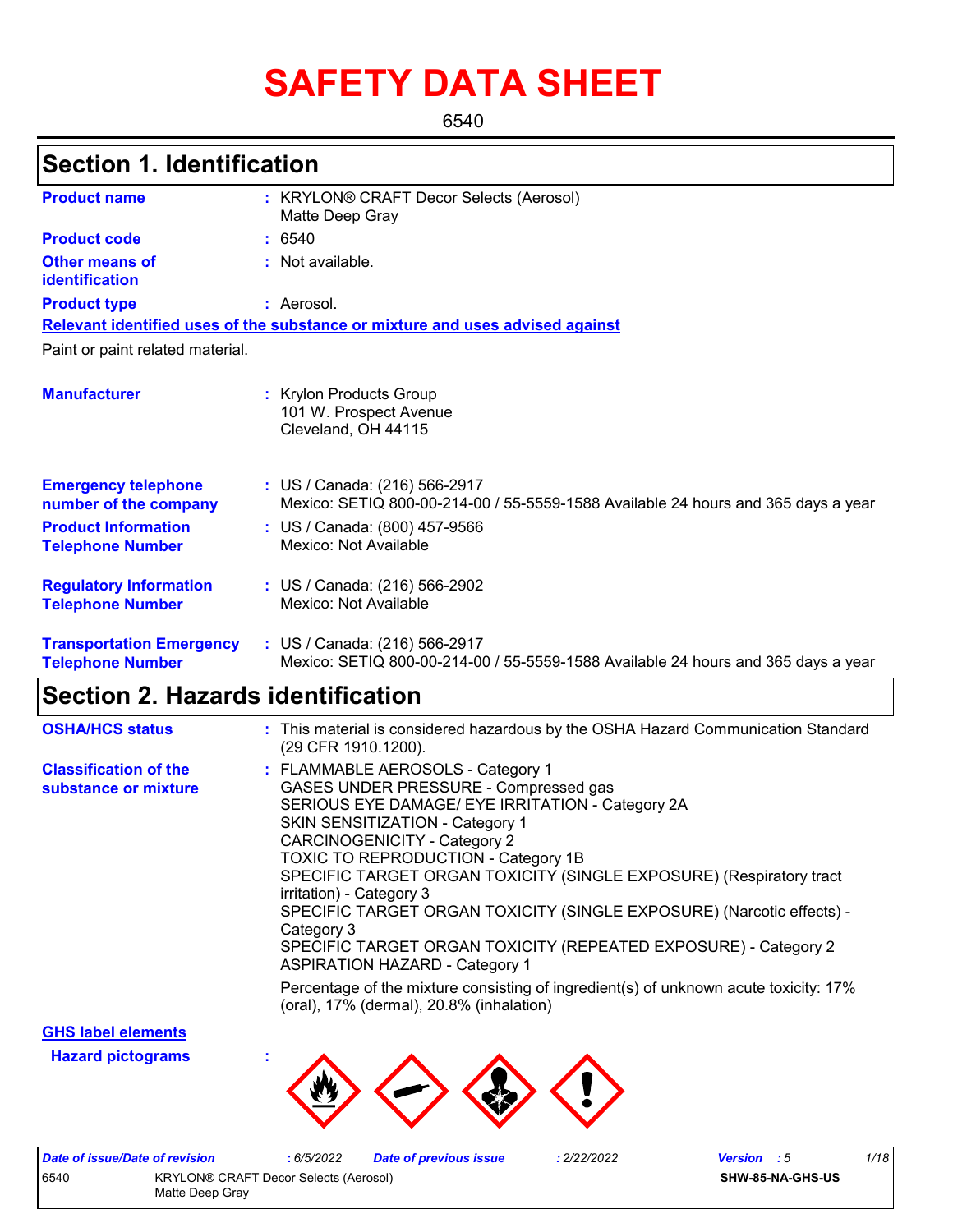# **Section 2. Hazards identification**

| <b>Signal word</b>                         | : Danger                                                                                                                                                                                                                                                                                                                                                                                                                                                                                                                                                                                                                                           |
|--------------------------------------------|----------------------------------------------------------------------------------------------------------------------------------------------------------------------------------------------------------------------------------------------------------------------------------------------------------------------------------------------------------------------------------------------------------------------------------------------------------------------------------------------------------------------------------------------------------------------------------------------------------------------------------------------------|
| <b>Hazard statements</b>                   | : Extremely flammable aerosol.<br>Contains gas under pressure; may explode if heated.<br>May be fatal if swallowed and enters airways.<br>May cause an allergic skin reaction.<br>Causes serious eye irritation.<br>May cause respiratory irritation.<br>May cause drowsiness or dizziness.<br>Suspected of causing cancer.<br>May damage fertility or the unborn child.<br>May cause damage to organs through prolonged or repeated exposure.                                                                                                                                                                                                     |
| <b>Precautionary statements</b>            |                                                                                                                                                                                                                                                                                                                                                                                                                                                                                                                                                                                                                                                    |
| <b>General</b>                             | : Read label before use. Keep out of reach of children. If medical advice is needed,<br>have product container or label at hand.                                                                                                                                                                                                                                                                                                                                                                                                                                                                                                                   |
| <b>Prevention</b>                          | : Obtain special instructions before use. Do not handle until all safety precautions have<br>been read and understood. Wear protective gloves, protective clothing and eye or face<br>protection. Keep away from heat, hot surfaces, sparks, open flames and other ignition<br>sources. No smoking. Do not spray on an open flame or other ignition source. Use<br>only outdoors or in a well-ventilated area. Do not breathe dust or mist. Wash<br>thoroughly after handling. Contaminated work clothing must not be allowed out of the<br>workplace. Pressurized container: Do not pierce or burn, even after use.                               |
| <b>Response</b>                            | : IF exposed or concerned: Get medical advice or attention. IF INHALED: Remove<br>person to fresh air and keep comfortable for breathing. Call a POISON CENTER or<br>doctor if you feel unwell. IF SWALLOWED: Immediately call a POISON CENTER or<br>doctor. Do NOT induce vomiting. Wash contaminated clothing before reuse. IF ON<br>SKIN: Wash with plenty of water. If skin irritation or rash occurs: Get medical advice or<br>attention. IF IN EYES: Rinse cautiously with water for several minutes. Remove contact<br>lenses, if present and easy to do. Continue rinsing. If eye irritation persists: Get medical<br>advice or attention. |
| <b>Storage</b>                             | : Store locked up. Protect from sunlight. Do not expose to temperatures exceeding 50<br>°C/122 °F. Store in a well-ventilated place. Keep container tightly closed.                                                                                                                                                                                                                                                                                                                                                                                                                                                                                |
| <b>Disposal</b>                            | : Dispose of contents and container in accordance with all local, regional, national and<br>international regulations.                                                                                                                                                                                                                                                                                                                                                                                                                                                                                                                             |
| <b>Supplemental label</b><br>elements      | DELAYED EFFECTS FROM LONG TERM OVEREXPOSURE. Contains solvents which<br>can cause permanent brain and nervous system damage. Intentional misuse by<br>deliberately concentrating and inhaling the contents can be harmful or fatal. WARNING:<br>This product contains chemicals known to the State of California to cause cancer and<br>birth defects or other reproductive harm.                                                                                                                                                                                                                                                                  |
|                                            | Please refer to the SDS for additional information. Keep out of reach of children. Keep<br>upright in a cool, dry place. Do not discard empty can in trash compactor.                                                                                                                                                                                                                                                                                                                                                                                                                                                                              |
| <b>Hazards not otherwise</b><br>classified | : DANGER: Rags, steel wool, other waste soaked with this product, and sanding residue<br>may spontaneously catch fire if improperly discarded. Immediately place rags, steel<br>wool, other waste soaked with this product, and sanding residue in a sealed, water-filled,<br>metal container. Dispose of in accordance with local fire regulations.                                                                                                                                                                                                                                                                                               |

# **Section 3. Composition/information on ingredients**

| Substance/mixture     | : Mixture        |
|-----------------------|------------------|
| <b>Other means of</b> | : Not available. |
| <b>identification</b> |                  |

### **CAS number/other identifiers**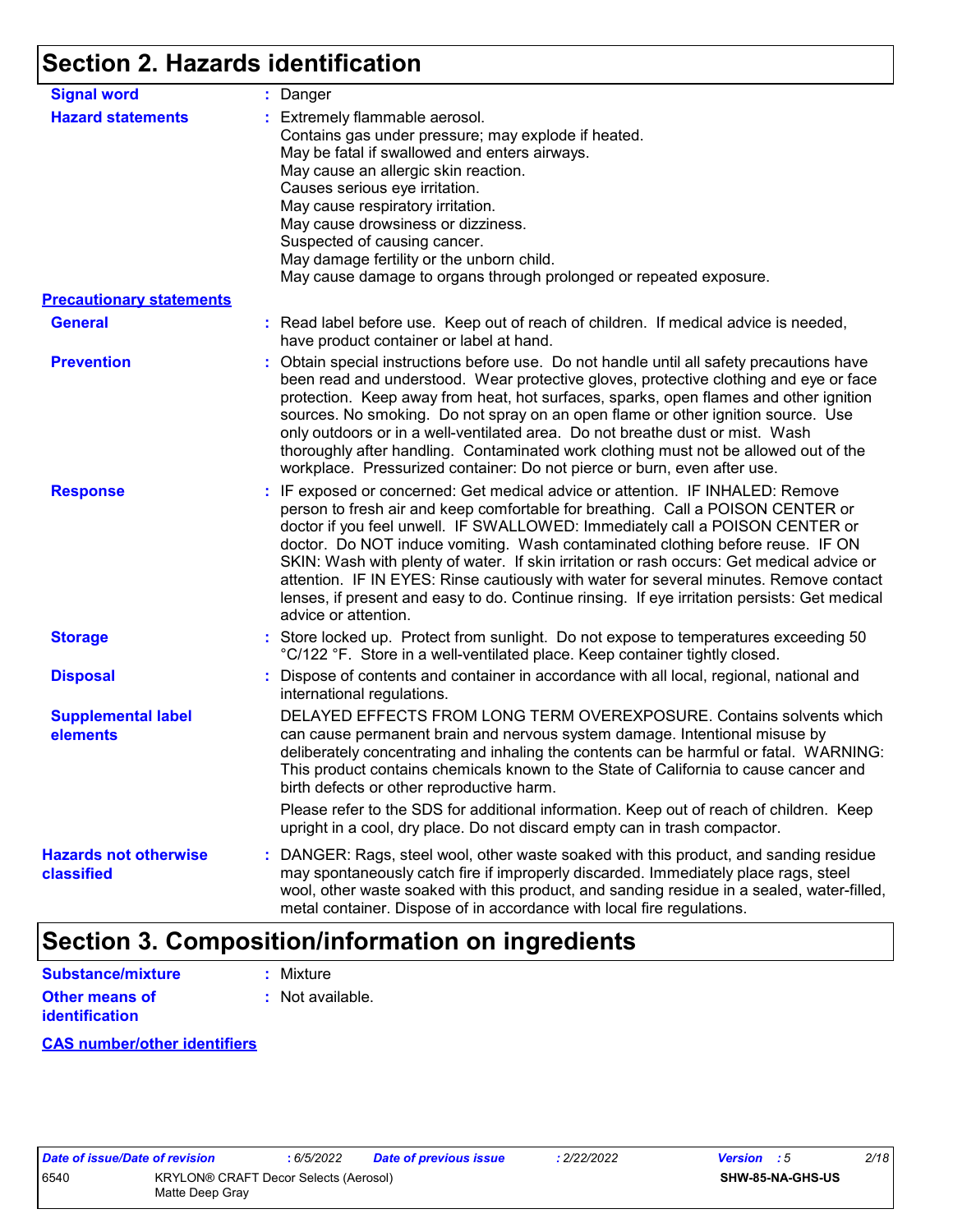# **Section 3. Composition/information on ingredients**

| <b>Ingredient name</b>               | % by weight | <b>CAS number</b> |
|--------------------------------------|-------------|-------------------|
| Acetone                              | 225 - ≤50   | 67-64-1           |
| Propane                              | 210 - ≤25   | 74-98-6           |
| <b>Butane</b>                        | ≤10         | 106-97-8          |
| n-Butyl Acetate                      | $ $ < 10    | 123-86-4          |
| 2-Propoxyethanol                     | l≤5         | 2807-30-9         |
| <b>Titanium Dioxide</b>              | ∣≤3         | 13463-67-7        |
| Amorphous Precipitated Silica        | l≤3         | 112926-00-8       |
| Zirconium 2-Ethylhexanoate           | l≤0.3       | 22464-99-9        |
| Light Aromatic Hydrocarbons          | $\leq$ 0.3  | 64742-95-6        |
| Cobalt 2-Ethylhexanoate              | l≤0.3       | 136-52-7          |
| Methyl Ethyl Ketoxime                | $\leq$ 0.3  | 96-29-7           |
| Hydrotreated Heavy Petroleum Naphtha | l≤0.3       | 64742-48-9        |

Any concentration shown as a range is to protect confidentiality or is due to batch variation.

**There are no additional ingredients present which, within the current knowledge of the supplier and in the concentrations applicable, are classified and hence require reporting in this section.**

**Occupational exposure limits, if available, are listed in Section 8.**

## **Section 4. First aid measures**

| <b>Description of necessary first aid measures</b> |                                                                                                                                                                                                                                                                                                                                                                                                                                                                                                                                                                                                                                                                                                                                                         |
|----------------------------------------------------|---------------------------------------------------------------------------------------------------------------------------------------------------------------------------------------------------------------------------------------------------------------------------------------------------------------------------------------------------------------------------------------------------------------------------------------------------------------------------------------------------------------------------------------------------------------------------------------------------------------------------------------------------------------------------------------------------------------------------------------------------------|
| <b>Eye contact</b>                                 | : Immediately flush eyes with plenty of water, occasionally lifting the upper and lower<br>eyelids. Check for and remove any contact lenses. Continue to rinse for at least 10<br>minutes. Get medical attention.                                                                                                                                                                                                                                                                                                                                                                                                                                                                                                                                       |
| <b>Inhalation</b>                                  | : Remove victim to fresh air and keep at rest in a position comfortable for breathing. If it<br>is suspected that fumes are still present, the rescuer should wear an appropriate mask<br>or self-contained breathing apparatus. If not breathing, if breathing is irregular or if<br>respiratory arrest occurs, provide artificial respiration or oxygen by trained personnel. It<br>may be dangerous to the person providing aid to give mouth-to-mouth resuscitation.<br>Get medical attention. If necessary, call a poison center or physician. If unconscious,<br>place in recovery position and get medical attention immediately. Maintain an open<br>airway. Loosen tight clothing such as a collar, tie, belt or waistband.                    |
| <b>Skin contact</b>                                | : Wash with plenty of soap and water. Remove contaminated clothing and shoes. Wash<br>contaminated clothing thoroughly with water before removing it, or wear gloves.<br>Continue to rinse for at least 10 minutes. Get medical attention. In the event of any<br>complaints or symptoms, avoid further exposure. Wash clothing before reuse. Clean<br>shoes thoroughly before reuse.                                                                                                                                                                                                                                                                                                                                                                   |
| <b>Ingestion</b>                                   | : Get medical attention immediately. Call a poison center or physician. Wash out mouth<br>with water. Remove dentures if any. If material has been swallowed and the exposed<br>person is conscious, give small quantities of water to drink. Stop if the exposed person<br>feels sick as vomiting may be dangerous. Aspiration hazard if swallowed. Can enter<br>lungs and cause damage. Do not induce vomiting. If vomiting occurs, the head should<br>be kept low so that vomit does not enter the lungs. Never give anything by mouth to an<br>unconscious person. If unconscious, place in recovery position and get medical<br>attention immediately. Maintain an open airway. Loosen tight clothing such as a collar,<br>tie, belt or waistband. |

**Most important symptoms/effects, acute and delayed**

| <b>Potential acute health effects</b> |                                                                                                                              |
|---------------------------------------|------------------------------------------------------------------------------------------------------------------------------|
| Eye contact                           | : Causes serious eye irritation.                                                                                             |
| <b>Inhalation</b>                     | : Can cause central nervous system (CNS) depression. May cause drowsiness or<br>dizziness. May cause respiratory irritation. |
| <b>Skin contact</b>                   | : May cause an allergic skin reaction.                                                                                       |

| Date of issue/Date of revision |                                                          | : 6/5/2022 | <b>Date of previous issue</b> | .2/22/2022 | <b>Version</b> : 5 |                  | 3/18 |
|--------------------------------|----------------------------------------------------------|------------|-------------------------------|------------|--------------------|------------------|------|
| 6540                           | KRYLON® CRAFT Decor Selects (Aerosol)<br>Matte Deep Gray |            |                               |            |                    | SHW-85-NA-GHS-US |      |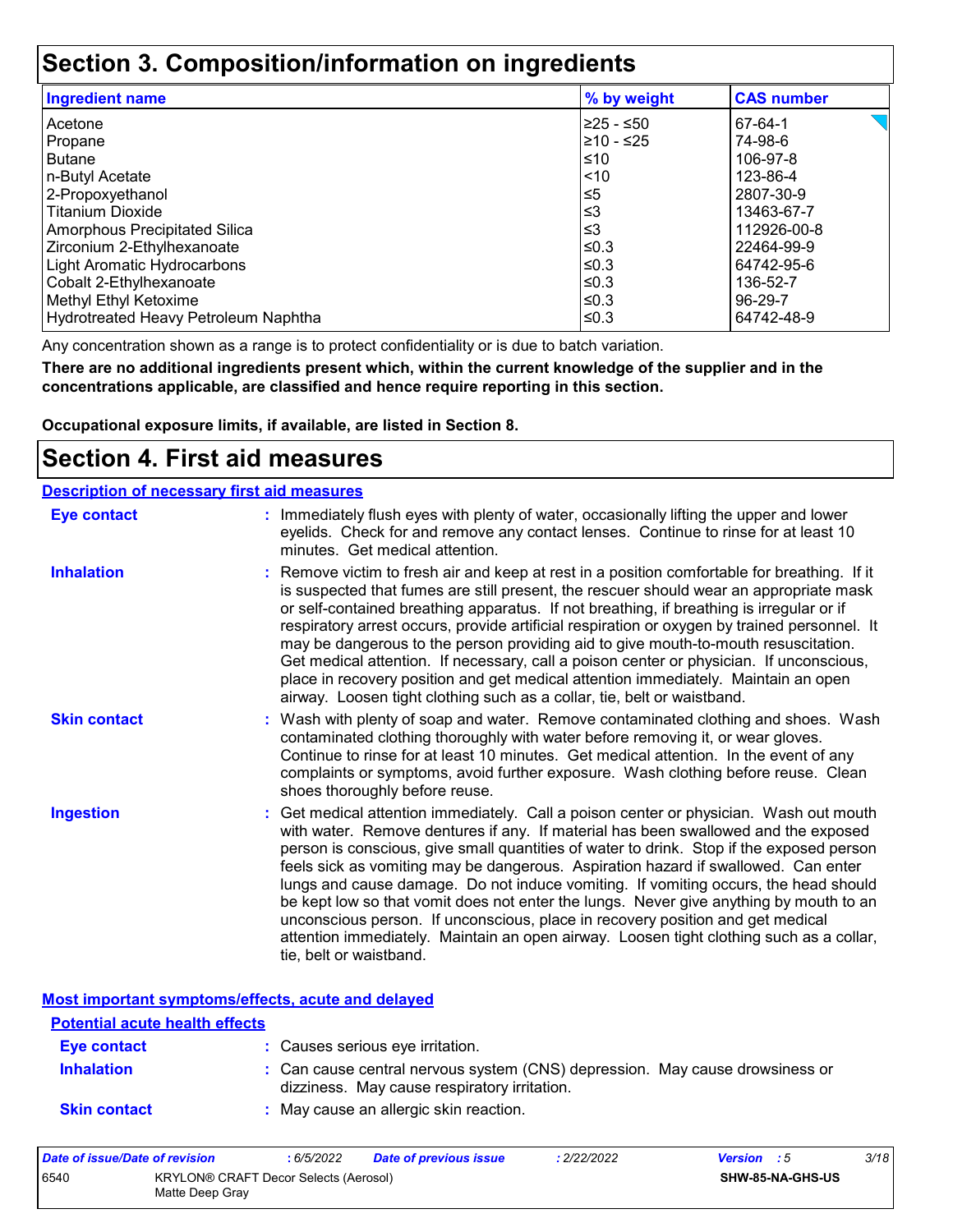# **Section 4. First aid measures**

| <b>Ingestion</b>                    | : Can cause central nervous system (CNS) depression. May be fatal if swallowed and<br>enters airways.                                                                                                                                                                                                                                                                                                           |
|-------------------------------------|-----------------------------------------------------------------------------------------------------------------------------------------------------------------------------------------------------------------------------------------------------------------------------------------------------------------------------------------------------------------------------------------------------------------|
| <b>Over-exposure signs/symptoms</b> |                                                                                                                                                                                                                                                                                                                                                                                                                 |
| <b>Eye contact</b>                  | : Adverse symptoms may include the following:<br>pain or irritation<br>watering<br>redness                                                                                                                                                                                                                                                                                                                      |
| <b>Inhalation</b>                   | : Adverse symptoms may include the following:<br>respiratory tract irritation<br>coughing<br>nausea or vomiting<br>headache<br>drowsiness/fatigue<br>dizziness/vertigo<br>unconsciousness<br>reduced fetal weight<br>increase in fetal deaths<br>skeletal malformations                                                                                                                                         |
| <b>Skin contact</b>                 | : Adverse symptoms may include the following:<br>irritation<br>redness<br>reduced fetal weight<br>increase in fetal deaths<br>skeletal malformations                                                                                                                                                                                                                                                            |
| <b>Ingestion</b>                    | : Adverse symptoms may include the following:<br>nausea or vomiting<br>reduced fetal weight<br>increase in fetal deaths<br>skeletal malformations                                                                                                                                                                                                                                                               |
|                                     | <b>Indication of immediate medical attention and special treatment needed, if necessary</b>                                                                                                                                                                                                                                                                                                                     |
| <b>Notes to physician</b>           | : Treat symptomatically. Contact poison treatment specialist immediately if large<br>quantities have been ingested or inhaled.                                                                                                                                                                                                                                                                                  |
| <b>Specific treatments</b>          | : No specific treatment.                                                                                                                                                                                                                                                                                                                                                                                        |
| <b>Protection of first-aiders</b>   | : No action shall be taken involving any personal risk or without suitable training. If it is<br>suspected that fumes are still present, the rescuer should wear an appropriate mask or<br>self-contained breathing apparatus. It may be dangerous to the person providing aid to<br>give mouth-to-mouth resuscitation. Wash contaminated clothing thoroughly with water<br>before removing it, or wear gloves. |

**See toxicological information (Section 11)**

# **Section 5. Fire-fighting measures**

| <b>Extinguishing media</b>                           |                                                                                                                                                                                                                                                                                                                                                                                                                                                       |                    |      |
|------------------------------------------------------|-------------------------------------------------------------------------------------------------------------------------------------------------------------------------------------------------------------------------------------------------------------------------------------------------------------------------------------------------------------------------------------------------------------------------------------------------------|--------------------|------|
| <b>Suitable extinguishing</b><br>media               | : Use an extinguishing agent suitable for the surrounding fire.                                                                                                                                                                                                                                                                                                                                                                                       |                    |      |
| <b>Unsuitable extinguishing</b><br>media             | : None known.                                                                                                                                                                                                                                                                                                                                                                                                                                         |                    |      |
| <b>Specific hazards arising</b><br>from the chemical | : Extremely flammable aerosol. Runoff to sewer may create fire or explosion hazard. In<br>a fire or if heated, a pressure increase will occur and the container may burst, with the<br>risk of a subsequent explosion. Gas may accumulate in low or confined areas or travel<br>a considerable distance to a source of ignition and flash back, causing fire or explosion.<br>Bursting aerosol containers may be propelled from a fire at high speed. |                    |      |
| Date of issue/Date of revision                       | <b>Date of previous issue</b><br>: 6/5/2022<br>: 2/22/2022                                                                                                                                                                                                                                                                                                                                                                                            | <b>Version</b> : 5 | 4/18 |
| 6540<br>Matte Deep Gray                              | KRYLON® CRAFT Decor Selects (Aerosol)                                                                                                                                                                                                                                                                                                                                                                                                                 | SHW-85-NA-GHS-US   |      |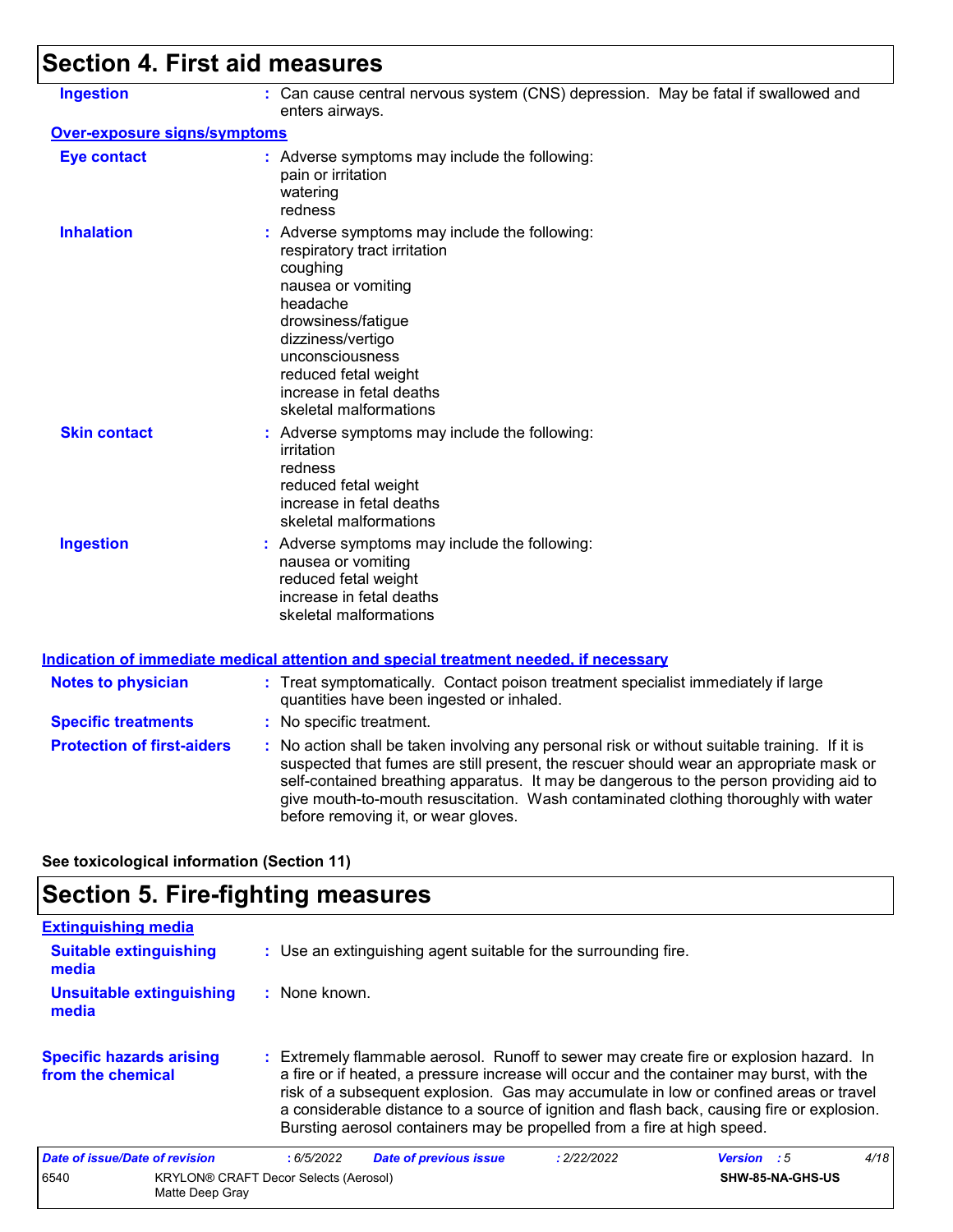# **Section 5. Fire-fighting measures**

| <b>Hazardous thermal</b><br>decomposition products       | Decomposition products may include the following materials:<br>carbon dioxide<br>carbon monoxide<br>metal oxide/oxides                                                                                                                                                                                                        |
|----------------------------------------------------------|-------------------------------------------------------------------------------------------------------------------------------------------------------------------------------------------------------------------------------------------------------------------------------------------------------------------------------|
| <b>Special protective actions</b><br>for fire-fighters   | : Promptly isolate the scene by removing all persons from the vicinity of the incident if<br>there is a fire. No action shall be taken involving any personal risk or without suitable<br>training. Move containers from fire area if this can be done without risk. Use water<br>spray to keep fire-exposed containers cool. |
| <b>Special protective</b><br>equipment for fire-fighters | Fire-fighters should wear appropriate protective equipment and self-contained breathing<br>apparatus (SCBA) with a full face-piece operated in positive pressure mode.                                                                                                                                                        |

## **Section 6. Accidental release measures**

### **Personal precautions, protective equipment and emergency procedures**

| For non-emergency<br>personnel                        | : No action shall be taken involving any personal risk or without suitable training.<br>Evacuate surrounding areas. Keep unnecessary and unprotected personnel from<br>entering. In the case of aerosols being ruptured, care should be taken due to the rapid<br>escape of the pressurized contents and propellant. If a large number of containers are<br>ruptured, treat as a bulk material spillage according to the instructions in the clean-up<br>section. Do not touch or walk through spilled material. Shut off all ignition sources. No<br>flares, smoking or flames in hazard area. Avoid breathing vapor or mist. Provide<br>adequate ventilation. Wear appropriate respirator when ventilation is inadequate. Put<br>on appropriate personal protective equipment. |
|-------------------------------------------------------|----------------------------------------------------------------------------------------------------------------------------------------------------------------------------------------------------------------------------------------------------------------------------------------------------------------------------------------------------------------------------------------------------------------------------------------------------------------------------------------------------------------------------------------------------------------------------------------------------------------------------------------------------------------------------------------------------------------------------------------------------------------------------------|
| For emergency responders                              | : If specialized clothing is required to deal with the spillage, take note of any information in<br>Section 8 on suitable and unsuitable materials. See also the information in "For non-<br>emergency personnel".                                                                                                                                                                                                                                                                                                                                                                                                                                                                                                                                                               |
| <b>Environmental precautions</b>                      | : Avoid dispersal of spilled material and runoff and contact with soil, waterways, drains<br>and sewers. Inform the relevant authorities if the product has caused environmental<br>pollution (sewers, waterways, soil or air).                                                                                                                                                                                                                                                                                                                                                                                                                                                                                                                                                  |
| Methods and materials for containment and cleaning up |                                                                                                                                                                                                                                                                                                                                                                                                                                                                                                                                                                                                                                                                                                                                                                                  |
| <b>Small spill</b>                                    | : Stop leak if without risk. Move containers from spill area. Use spark-proof tools and<br>explosion-proof equipment. Dilute with water and mop up if water-soluble. Alternatively,<br>or if water-insoluble, absorb with an inert dry material and place in an appropriate waste<br>disposal container. Dispose of via a licensed waste disposal contractor.                                                                                                                                                                                                                                                                                                                                                                                                                    |
| <b>Large spill</b>                                    | : Stop leak if without risk. Move containers from spill area. Use spark-proof tools and<br>explosion-proof equipment. Approach release from upwind. Prevent entry into sewers,<br>water courses, basements or confined areas. Wash spillages into an effluent treatment<br>plant or proceed as follows. Contain and collect spillage with non-combustible,<br>absorbent material e.g. sand, earth, vermiculite or diatomaceous earth and place in<br>container for disposal according to local regulations (see Section 13). Dispose of via a<br>licensed waste disposal contractor. Contaminated absorbent material may pose the<br>same hazard as the spilled product. Note: see Section 1 for emergency contact<br>information and Section 13 for waste disposal.             |

# **Section 7. Handling and storage**

**Precautions for safe handling**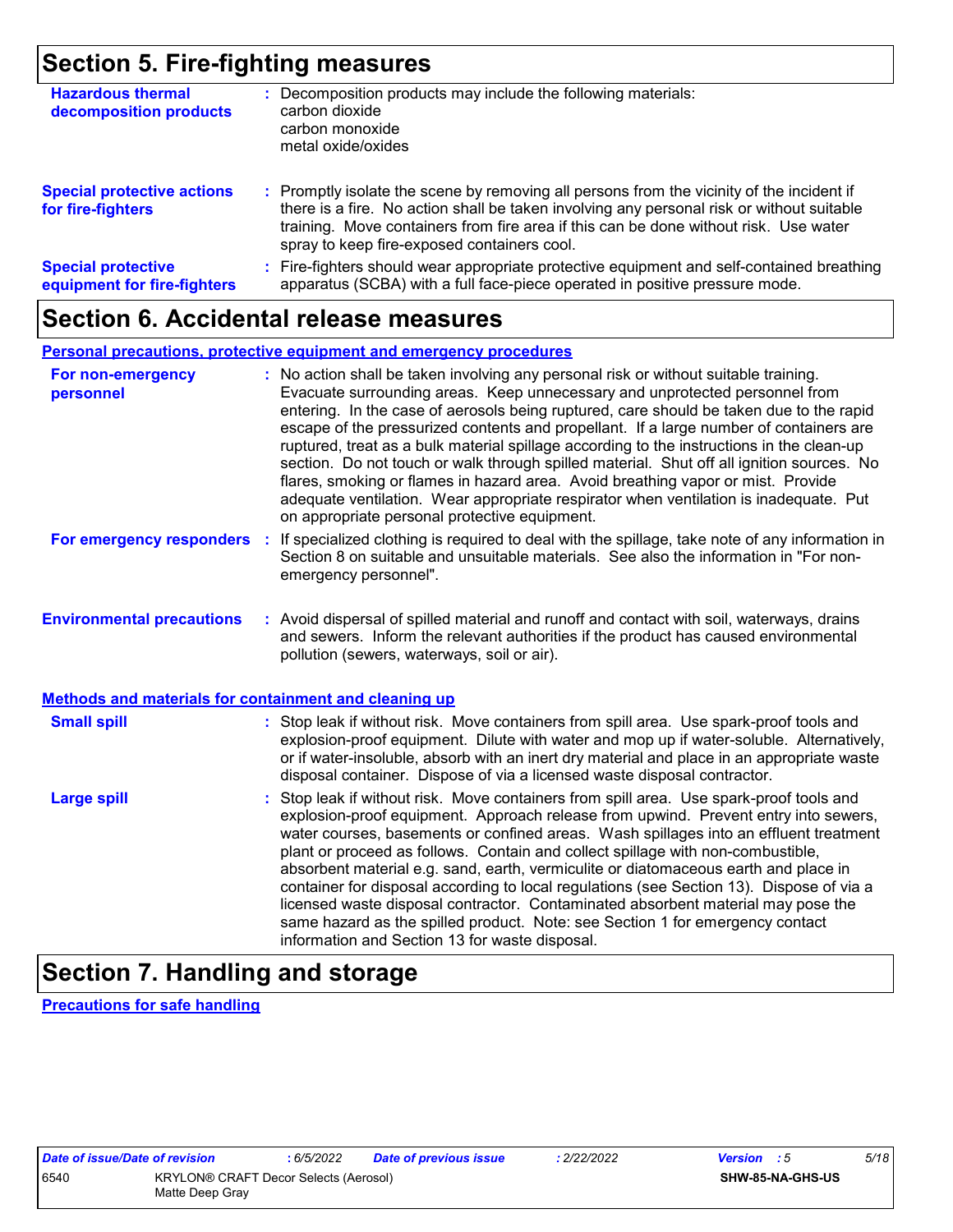# **Section 7. Handling and storage**

| <b>Protective measures</b>                                                       | : Put on appropriate personal protective equipment (see Section 8). Persons with a<br>history of skin sensitization problems should not be employed in any process in which<br>this product is used. Pressurized container: protect from sunlight and do not expose to<br>temperatures exceeding 50°C. Do not pierce or burn, even after use. Avoid exposure -<br>obtain special instructions before use. Avoid exposure during pregnancy. Do not<br>handle until all safety precautions have been read and understood. Do not get in eyes<br>or on skin or clothing. Do not breathe vapor or mist. Do not swallow. Avoid breathing<br>gas. Use only with adequate ventilation. Wear appropriate respirator when ventilation is<br>inadequate. Store and use away from heat, sparks, open flame or any other ignition<br>source. Use explosion-proof electrical (ventilating, lighting and material handling)<br>equipment. Use only non-sparking tools. Empty containers retain product residue and<br>can be hazardous. |
|----------------------------------------------------------------------------------|---------------------------------------------------------------------------------------------------------------------------------------------------------------------------------------------------------------------------------------------------------------------------------------------------------------------------------------------------------------------------------------------------------------------------------------------------------------------------------------------------------------------------------------------------------------------------------------------------------------------------------------------------------------------------------------------------------------------------------------------------------------------------------------------------------------------------------------------------------------------------------------------------------------------------------------------------------------------------------------------------------------------------|
| <b>Advice on general</b><br>occupational hygiene                                 | : Eating, drinking and smoking should be prohibited in areas where this material is<br>handled, stored and processed. Workers should wash hands and face before eating,<br>drinking and smoking. Remove contaminated clothing and protective equipment before<br>entering eating areas. See also Section 8 for additional information on hygiene<br>measures.                                                                                                                                                                                                                                                                                                                                                                                                                                                                                                                                                                                                                                                             |
| <b>Conditions for safe storage,</b><br>including any<br><b>incompatibilities</b> | : Store in accordance with local regulations. Store away from direct sunlight in a dry, cool<br>and well-ventilated area, away from incompatible materials (see Section 10) and food<br>and drink. Protect from sunlight. Store locked up. Eliminate all ignition sources. Use<br>appropriate containment to avoid environmental contamination. See Section 10 for<br>incompatible materials before handling or use.                                                                                                                                                                                                                                                                                                                                                                                                                                                                                                                                                                                                      |

# **Section 8. Exposure controls/personal protection**

## **Control parameters**

**Occupational exposure limits (OSHA United States)**

| <b>Ingredient name</b>                                                                                                         | CAS#                          | <b>Exposure limits</b>                                                                                                                                                                                                                                                                                      |
|--------------------------------------------------------------------------------------------------------------------------------|-------------------------------|-------------------------------------------------------------------------------------------------------------------------------------------------------------------------------------------------------------------------------------------------------------------------------------------------------------|
| Acetone                                                                                                                        | 67-64-1                       | ACGIH TLV (United States, 1/2021).<br>TWA: 250 ppm 8 hours.<br>STEL: 500 ppm 15 minutes.<br>NIOSH REL (United States, 10/2020).<br>TWA: 250 ppm 10 hours.<br>TWA: 590 mg/m <sup>3</sup> 10 hours.<br>OSHA PEL (United States, 5/2018).<br>TWA: 1000 ppm 8 hours.<br>TWA: 2400 mg/m <sup>3</sup> 8 hours.    |
| Propane                                                                                                                        | 74-98-6                       | NIOSH REL (United States, 10/2020).<br>TWA: 1000 ppm 10 hours.<br>TWA: 1800 mg/m <sup>3</sup> 10 hours.<br>OSHA PEL (United States, 5/2018).<br>TWA: 1000 ppm 8 hours.<br>TWA: 1800 mg/m <sup>3</sup> 8 hours.<br>ACGIH TLV (United States, 1/2021). Oxygen<br>Depletion [Asphyxiant]. Explosive potential. |
| <b>Butane</b>                                                                                                                  | 106-97-8                      | NIOSH REL (United States, 10/2020).<br>TWA: 800 ppm 10 hours.<br>TWA: 1900 mg/m <sup>3</sup> 10 hours.<br>ACGIH TLV (United States, 1/2021).<br><b>Explosive potential.</b><br>STEL: 1000 ppm 15 minutes.                                                                                                   |
| n-Butyl Acetate                                                                                                                | 123-86-4                      | NIOSH REL (United States, 10/2020).<br>TWA: 150 ppm 10 hours.<br>TWA: 710 mg/m <sup>3</sup> 10 hours.<br>STEL: 200 ppm 15 minutes.                                                                                                                                                                          |
| <b>Date of issue/Date of revision</b><br>: 6/5/2022<br>6540<br><b>KRYLON® CRAFT Decor Selects (Aerosol)</b><br>Matte Deep Gray | <b>Date of previous issue</b> | 6/18<br>: 2/22/2022<br><b>Version</b> : 5<br>SHW-85-NA-GHS-US                                                                                                                                                                                                                                               |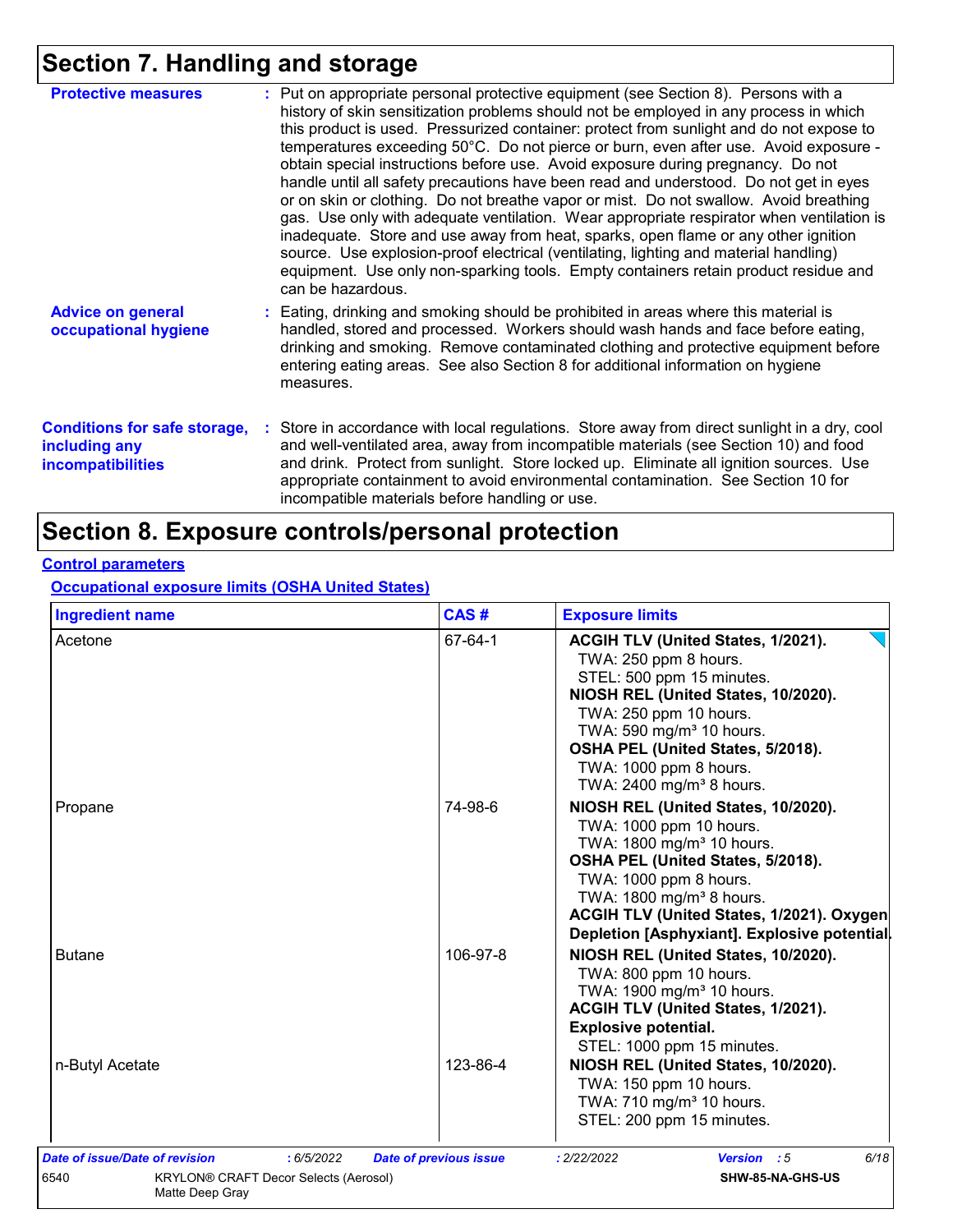|                                                        |                        | STEL: 950 mg/m <sup>3</sup> 15 minutes.<br>OSHA PEL (United States, 5/2018).<br>TWA: 150 ppm 8 hours.<br>TWA: 710 mg/m <sup>3</sup> 8 hours.<br>ACGIH TLV (United States, 1/2021).<br>STEL: 150 ppm 15 minutes.<br>TWA: 50 ppm 8 hours.                                                                                                                           |
|--------------------------------------------------------|------------------------|-------------------------------------------------------------------------------------------------------------------------------------------------------------------------------------------------------------------------------------------------------------------------------------------------------------------------------------------------------------------|
| 2-Propoxyethanol                                       | 2807-30-9              | None.                                                                                                                                                                                                                                                                                                                                                             |
| <b>Titanium Dioxide</b>                                | 13463-67-7             | ACGIH TLV (United States, 1/2021).<br>TWA: 10 mg/m <sup>3</sup> 8 hours.<br>OSHA PEL (United States, 5/2018).<br>TWA: 15 mg/m <sup>3</sup> 8 hours. Form: Total dust                                                                                                                                                                                              |
| <b>Amorphous Precipitated Silica</b>                   | 112926-00-8            | NIOSH REL (United States, 10/2020).<br>TWA: 6 mg/m <sup>3</sup> 10 hours.                                                                                                                                                                                                                                                                                         |
| Zirconium 2-Ethylhexanoate                             | 22464-99-9             | ACGIH TLV (United States, 1/2021).<br>TWA: $5 \text{ mg/m}^3$ , (as Zr) 8 hours.<br>STEL: 10 mg/m <sup>3</sup> , (as Zr) 15 minutes.<br>NIOSH REL (United States, 10/2020).<br>TWA: $5 \text{ mg/m}^3$ , (as Zr) 10 hours.<br>STEL: 10 mg/m <sup>3</sup> , (as Zr) 15 minutes.<br>OSHA PEL (United States, 5/2018).<br>TWA: $5 \text{ mg/m}^3$ , (as Zr) 8 hours. |
| Light Aromatic Hydrocarbons<br>Cobalt 2-Ethylhexanoate | 64742-95-6<br>136-52-7 | None.<br>ACGIH TLV (United States, 1/2021). Skin<br>sensitizer. Inhalation sensitizer.<br>TWA: $0.02$ mg/m <sup>3</sup> , (as Co) 8 hours.                                                                                                                                                                                                                        |
| Methyl Ethyl Ketoxime                                  | 96-29-7                | OARS WEEL (United States, 1/2021). Skin<br>sensitizer.<br>TWA: 10 ppm 8 hours.                                                                                                                                                                                                                                                                                    |
| Hydrotreated Heavy Petroleum Naphtha                   | 64742-48-9             | None.                                                                                                                                                                                                                                                                                                                                                             |

## **Occupational exposure limits (Canada)**

| <b>Ingredient name</b>                                                                                                  | CAS#<br><b>Exposure limits</b> |                                                                                                                                                                                                                                                                                                                                                                                                                                                                                                                                                                                                                                                                                                                                            |  |
|-------------------------------------------------------------------------------------------------------------------------|--------------------------------|--------------------------------------------------------------------------------------------------------------------------------------------------------------------------------------------------------------------------------------------------------------------------------------------------------------------------------------------------------------------------------------------------------------------------------------------------------------------------------------------------------------------------------------------------------------------------------------------------------------------------------------------------------------------------------------------------------------------------------------------|--|
| acetone                                                                                                                 | 67-64-1                        | CA Alberta Provincial (Canada, 6/2018).<br>8 hrs OEL: 1200 mg/m <sup>3</sup> 8 hours.<br>15 min OEL: 1800 mg/m <sup>3</sup> 15 minutes.<br>8 hrs OEL: 500 ppm 8 hours.<br>15 min OEL: 750 ppm 15 minutes.<br><b>CA British Columbia Provincial (Canada,</b><br>$6/2021$ ).<br>TWA: 250 ppm 8 hours.<br>STEL: 500 ppm 15 minutes.<br>CA Ontario Provincial (Canada, 6/2019).<br>TWA: 250 ppm 8 hours.<br>STEL: 500 ppm 15 minutes.<br>CA Quebec Provincial (Canada, 6/2021).<br>TWAEV: 500 ppm 8 hours.<br>TWAEV: 1190 mg/m <sup>3</sup> 8 hours.<br>STEV: 1000 ppm 15 minutes.<br>STEV: 2380 mg/m <sup>3</sup> 15 minutes.<br><b>CA Saskatchewan Provincial (Canada,</b><br>7/2013).<br>STEL: 750 ppm 15 minutes.<br>TWA: 500 ppm 8 hours. |  |
| Normal propane                                                                                                          | 74-98-6                        | CA Alberta Provincial (Canada, 6/2018).<br>8 hrs OEL: 1000 ppm 8 hours.                                                                                                                                                                                                                                                                                                                                                                                                                                                                                                                                                                                                                                                                    |  |
| Date of issue/Date of revision<br>: 6/5/2022<br>6540<br><b>KRYLON® CRAFT Decor Selects (Aerosol)</b><br>Matte Deep Gray | <b>Date of previous issue</b>  | 7/18<br>: 2/22/2022<br><b>Version</b> : 5<br>SHW-85-NA-GHS-US                                                                                                                                                                                                                                                                                                                                                                                                                                                                                                                                                                                                                                                                              |  |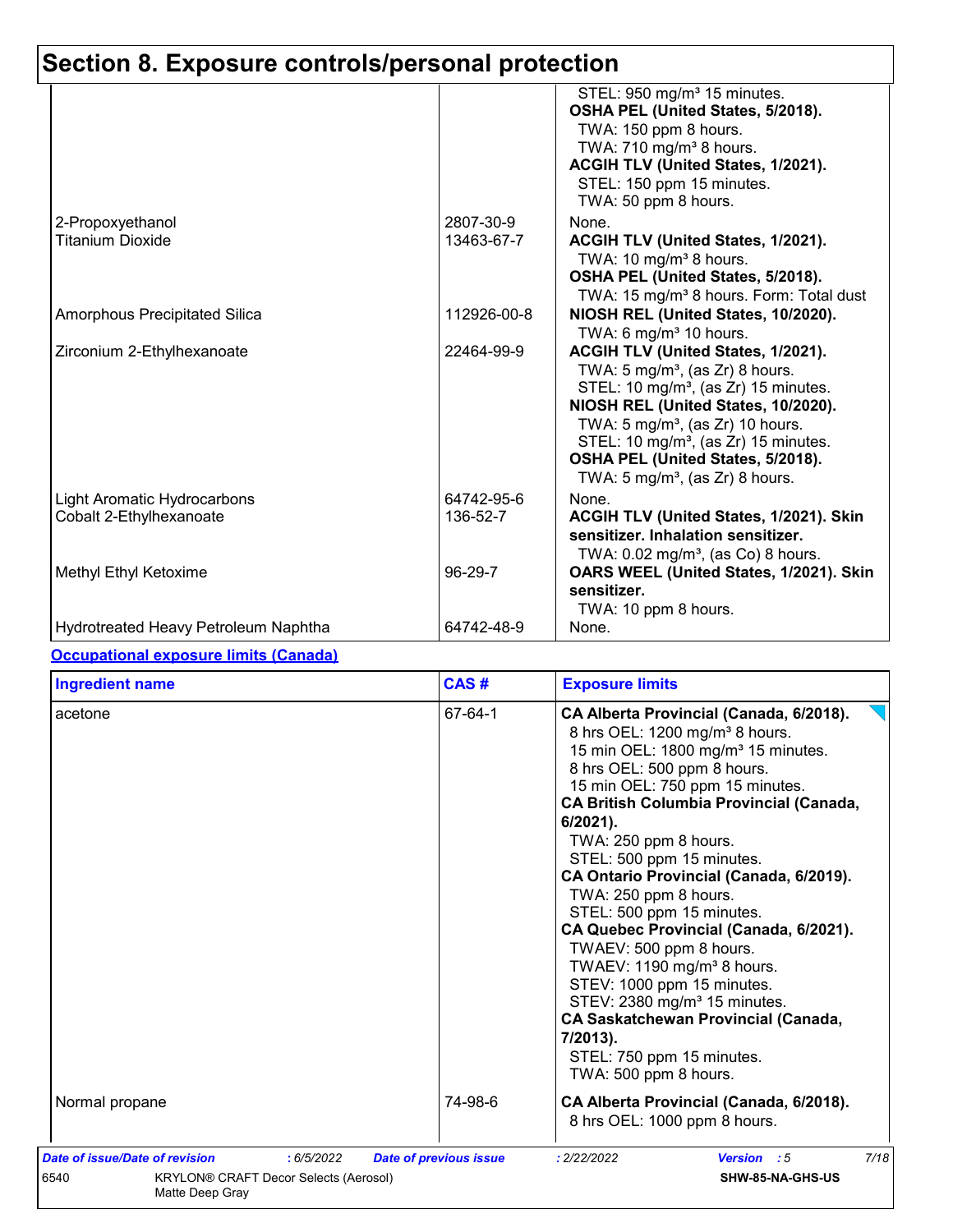|                  |            | CA Quebec Provincial (Canada, 6/2021).<br>TWAEV: 1000 ppm 8 hours.<br>TWAEV: 1800 mg/m <sup>3</sup> 8 hours.<br><b>CA Saskatchewan Provincial (Canada,</b><br>7/2013).<br>STEL: 1250 ppm 15 minutes.<br>TWA: 1000 ppm 8 hours.<br><b>CA British Columbia Provincial (Canada,</b><br>6/2021). Oxygen Depletion [Asphyxiant].<br><b>Explosive potential.</b><br>CA Ontario Provincial (Canada, 6/2019).                                                                                                                                                                                                                                          |
|------------------|------------|------------------------------------------------------------------------------------------------------------------------------------------------------------------------------------------------------------------------------------------------------------------------------------------------------------------------------------------------------------------------------------------------------------------------------------------------------------------------------------------------------------------------------------------------------------------------------------------------------------------------------------------------|
|                  |            | <b>Oxygen Depletion [Asphyxiant]. Explosive</b><br>potential.                                                                                                                                                                                                                                                                                                                                                                                                                                                                                                                                                                                  |
| <b>Butane</b>    | 106-97-8   | CA Alberta Provincial (Canada, 6/2018).<br>8 hrs OEL: 1000 ppm 8 hours.<br>CA Quebec Provincial (Canada, 6/2021).<br>TWAEV: 800 ppm 8 hours.<br>TWAEV: 1900 mg/m <sup>3</sup> 8 hours.<br><b>CA Saskatchewan Provincial (Canada,</b><br>7/2013).<br>STEL: 1250 ppm 15 minutes.<br>TWA: 1000 ppm 8 hours.<br><b>CA British Columbia Provincial (Canada,</b><br>6/2021). Explosive potential.<br>STEL: 1000 ppm 15 minutes.<br>CA Ontario Provincial (Canada, 6/2019).<br><b>Explosive potential.</b><br>STEL: 1000 ppm 15 minutes.                                                                                                              |
| n-butyl acetate  | 123-86-4   | CA Alberta Provincial (Canada, 6/2018).<br>15 min OEL: 200 ppm 15 minutes.<br>15 min OEL: 950 mg/m <sup>3</sup> 15 minutes.<br>8 hrs OEL: 150 ppm 8 hours.<br>8 hrs OEL: 713 mg/m <sup>3</sup> 8 hours.<br><b>CA Saskatchewan Provincial (Canada,</b><br>7/2013).<br>STEL: 200 ppm 15 minutes.<br>TWA: 150 ppm 8 hours.<br>CA Ontario Provincial (Canada, 6/2019).<br>STEL: 150 ppm 15 minutes.<br>TWA: 50 ppm 8 hours.<br><b>CA British Columbia Provincial (Canada,</b><br>$6/2021$ ).<br>STEL: 150 ppm 15 minutes.<br>TWA: 50 ppm 8 hours.<br>CA Quebec Provincial (Canada, 6/2021).<br>STEV: 150 ppm 15 minutes.<br>TWAEV: 50 ppm 8 hours. |
| 2-Propoxyethanol | 2807-30-9  | CA Ontario Provincial (Canada, 6/2019).<br>Absorbed through skin.<br>TWA: 110 mg/m <sup>3</sup> 8 hours.                                                                                                                                                                                                                                                                                                                                                                                                                                                                                                                                       |
| Titanium dioxide | 13463-67-7 | TWA: 25 ppm 8 hours.<br><b>CA British Columbia Provincial (Canada,</b><br>$6/2021$ ).<br>TWA: 10 mg/m <sup>3</sup> 8 hours. Form: Total dust<br>TWA: 3 mg/m <sup>3</sup> 8 hours. Form: respirable<br>fraction                                                                                                                                                                                                                                                                                                                                                                                                                                 |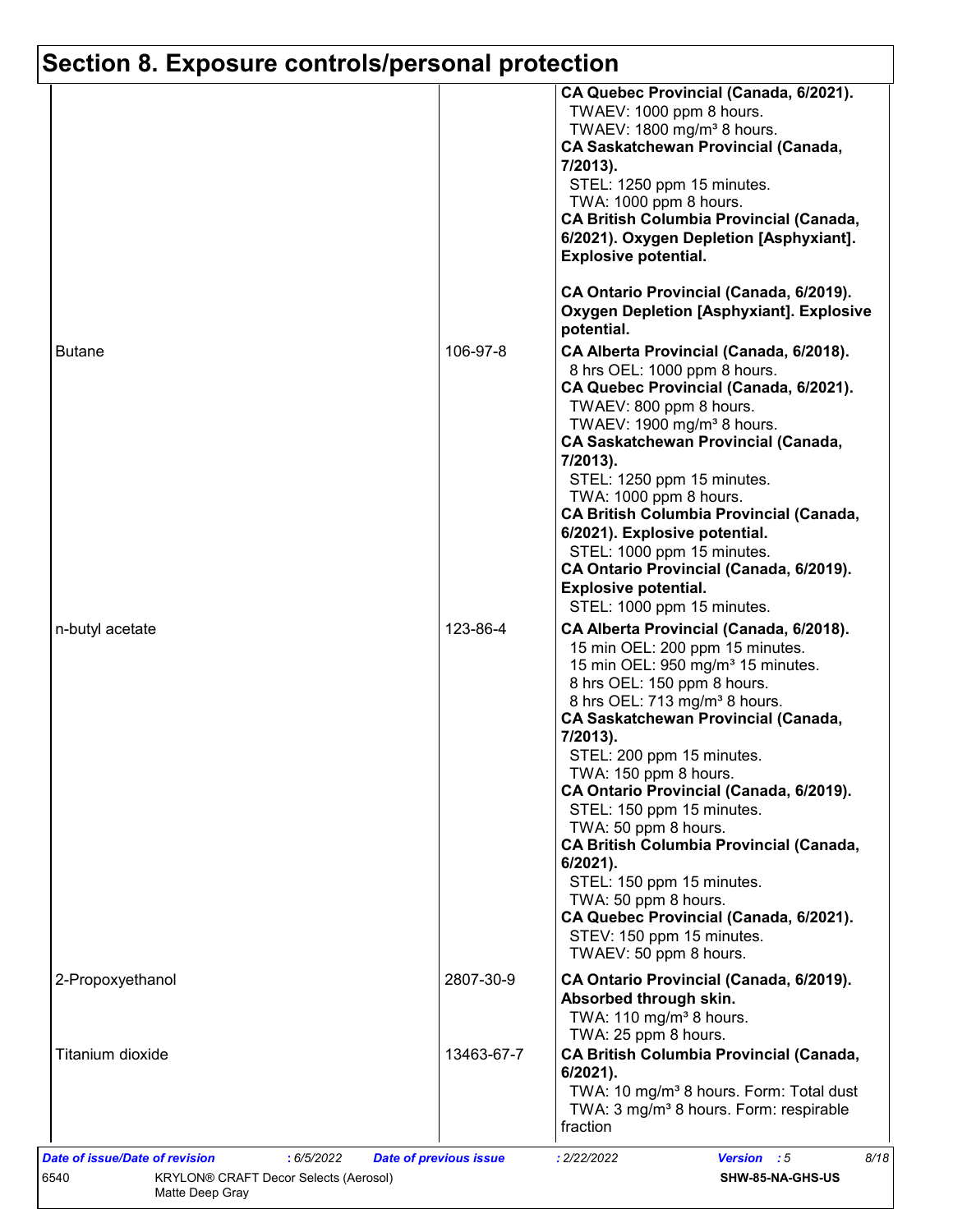| Zirconium 2-Ethylhexanoate | 22464-99-9 | CA Quebec Provincial (Canada, 6/2021).<br>TWAEV: 10 mg/m <sup>3</sup> 8 hours. Form: Total dust.<br>CA Alberta Provincial (Canada, 6/2018).<br>8 hrs OEL: 10 mg/m <sup>3</sup> 8 hours.<br>CA Ontario Provincial (Canada, 6/2019).<br>TWA: 10 mg/m <sup>3</sup> 8 hours.<br><b>CA Saskatchewan Provincial (Canada,</b><br>7/2013).<br>STEL: 20 mg/m <sup>3</sup> 15 minutes.<br>TWA: 10 mg/m <sup>3</sup> 8 hours.<br>CA Alberta Provincial (Canada, 6/2018).<br>8 hrs OEL: 5 mg/m <sup>3</sup> , (as Zr) 8 hours.<br>15 min OEL: 10 mg/m <sup>3</sup> , (as Zr) 15 minutes.<br><b>CA British Columbia Provincial (Canada,</b><br>6/2021).<br>TWA: $5 \text{ mg/m}^3$ , (as Zr) 8 hours.<br>STEL: 10 mg/m <sup>3</sup> , (as Zr) 15 minutes.<br>CA Quebec Provincial (Canada, 6/2021).<br>TWAEV: $5 \text{ mg/m}^3$ , (as Zr) 8 hours.<br>STEV: 10 mg/m <sup>3</sup> , (as Zr) 15 minutes.<br>CA Ontario Provincial (Canada, 6/2019). |
|----------------------------|------------|---------------------------------------------------------------------------------------------------------------------------------------------------------------------------------------------------------------------------------------------------------------------------------------------------------------------------------------------------------------------------------------------------------------------------------------------------------------------------------------------------------------------------------------------------------------------------------------------------------------------------------------------------------------------------------------------------------------------------------------------------------------------------------------------------------------------------------------------------------------------------------------------------------------------------------------|
| Cobalt 2-Ethylhexanoate    | 136-52-7   | STEL: 10 mg/m <sup>3</sup> , (as Zr) 15 minutes.<br>TWA: 5 mg/m <sup>3</sup> , (as Zr) 8 hours.<br><b>CA British Columbia Provincial (Canada,</b><br>6/2021). Skin sensitizer. Inhalation<br>sensitizer.<br>TWA: 0.02 mg/m <sup>3</sup> , (as Co, Total) 8 hours.<br>CA Quebec Provincial (Canada, 6/2021).<br>Skin sensitizer.<br>TWAEV: 0.02 mg/m <sup>3</sup> , (as Co) 8 hours.<br>CA Ontario Provincial (Canada, 6/2019).<br>TWA: $0.02$ mg/m <sup>3</sup> , (as Co) 8 hours.<br><b>CA Saskatchewan Provincial (Canada,</b><br>7/2013).<br>STEL: 0.06 mg/m <sup>3</sup> , (measured as Co) 15<br>minutes.<br>TWA: $0.02$ mg/m <sup>3</sup> , (measured as Co) 8<br>hours.                                                                                                                                                                                                                                                        |
| Methyl Ethyl Ketoxime      | 96-29-7    | OARS WEEL (United States, 1/2021). Skin<br>sensitizer.<br>TWA: 10 ppm 8 hours.                                                                                                                                                                                                                                                                                                                                                                                                                                                                                                                                                                                                                                                                                                                                                                                                                                                        |

## **Occupational exposure limits (Mexico)**

|                                                                         |           | CAS#                                                                                      | <b>Exposure limits</b>                                        |                                                                                   |      |
|-------------------------------------------------------------------------|-----------|-------------------------------------------------------------------------------------------|---------------------------------------------------------------|-----------------------------------------------------------------------------------|------|
| Acetone                                                                 | 67-64-1   | NOM-010-STPS-2014 (Mexico, 4/2016).<br>TWA: 500 ppm 8 hours.<br>STEL: 750 ppm 15 minutes. |                                                               |                                                                                   |      |
| Propane                                                                 | 74-98-6   | TWA: 1000 ppm 8 hours.                                                                    | NOM-010-STPS-2014 (Mexico, 4/2016).                           |                                                                                   |      |
| 106-97-8<br><b>Butane</b>                                               |           |                                                                                           | NOM-010-STPS-2014 (Mexico, 4/2016).<br>TWA: 1000 ppm 8 hours. |                                                                                   |      |
| n-Butyl Acetate                                                         | 123-86-4  | TWA: 150 ppm 8 hours.<br>STEL: 200 ppm 15 minutes.                                        | NOM-010-STPS-2014 (Mexico, 4/2016).                           |                                                                                   |      |
| Zirconium 2-Ethylhexanoate                                              |           | 22464-99-9                                                                                |                                                               | NOM-010-STPS-2014 (Mexico, 4/2016).<br>TWA: $5 \text{ mg/m}^3$ , (as Zr) 8 hours. |      |
| Date of issue/Date of revision                                          | :6/5/2022 | <b>Date of previous issue</b>                                                             | : 2/22/2022                                                   | <b>Version</b> : 5                                                                | 9/18 |
| 6540<br><b>KRYLON® CRAFT Decor Selects (Aerosol)</b><br>Matte Deep Gray |           |                                                                                           |                                                               | SHW-85-NA-GHS-US                                                                  |      |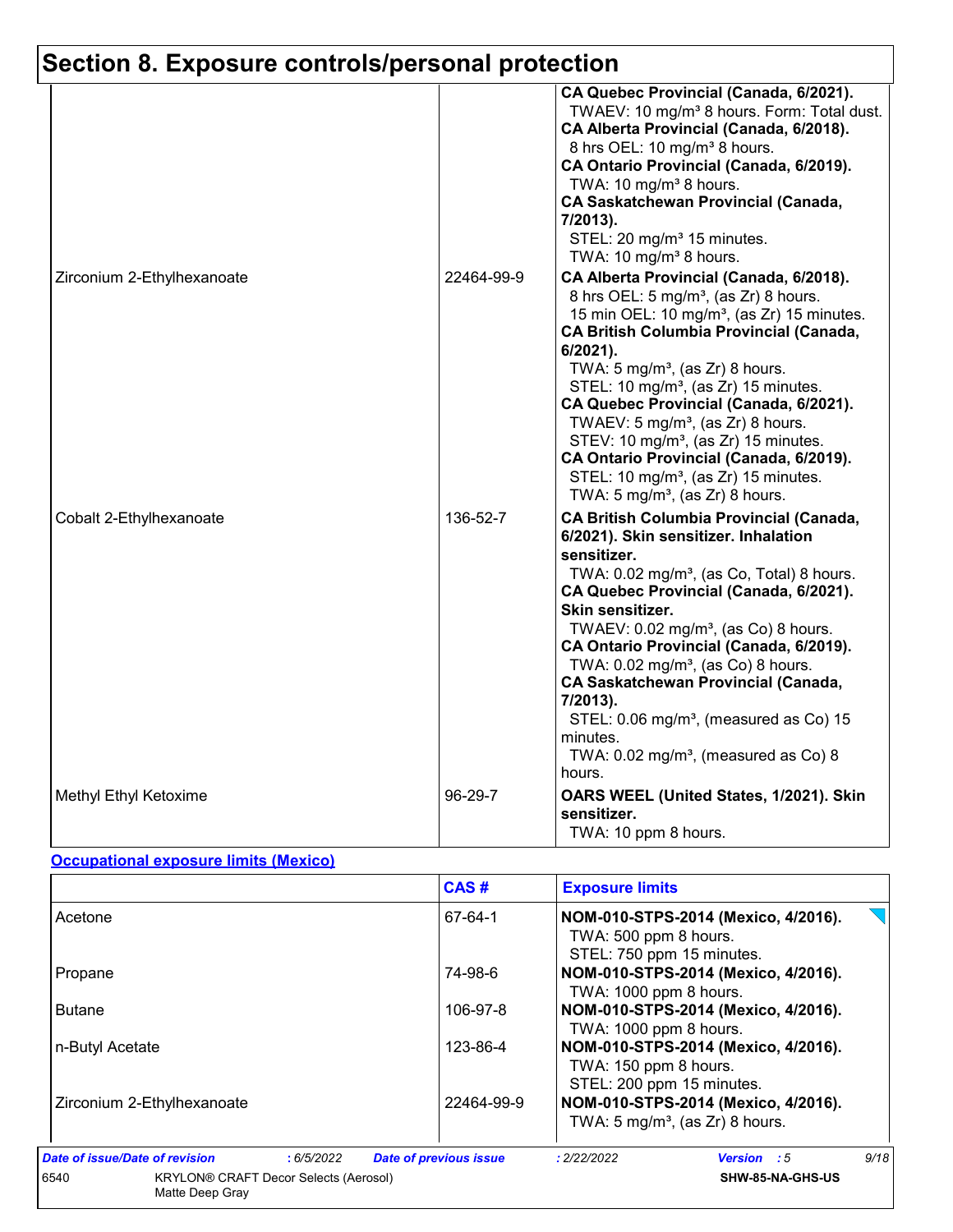| Cobalt 2-Ethylhexanoate | 136-52-7 | STEL: 10 mg/m <sup>3</sup> , (as Zr) 15 minutes.<br> NOM-010-STPS-2014 (Mexico, 4/2016).<br>TWA: $0.02 \text{ mg/m}^3$ , (as Co) 8 hours. |
|-------------------------|----------|-------------------------------------------------------------------------------------------------------------------------------------------|
|-------------------------|----------|-------------------------------------------------------------------------------------------------------------------------------------------|

| <b>Appropriate engineering</b><br>controls       | : Use only with adequate ventilation. Use process enclosures, local exhaust ventilation or<br>other engineering controls to keep worker exposure to airborne contaminants below any<br>recommended or statutory limits. The engineering controls also need to keep gas,<br>vapor or dust concentrations below any lower explosive limits. Use explosion-proof<br>ventilation equipment.                                                                                                                                                                                                                                |
|--------------------------------------------------|------------------------------------------------------------------------------------------------------------------------------------------------------------------------------------------------------------------------------------------------------------------------------------------------------------------------------------------------------------------------------------------------------------------------------------------------------------------------------------------------------------------------------------------------------------------------------------------------------------------------|
| <b>Environmental exposure</b><br><b>controls</b> | : Emissions from ventilation or work process equipment should be checked to ensure<br>they comply with the requirements of environmental protection legislation. In some<br>cases, fume scrubbers, filters or engineering modifications to the process equipment<br>will be necessary to reduce emissions to acceptable levels.                                                                                                                                                                                                                                                                                        |
| <b>Individual protection measures</b>            |                                                                                                                                                                                                                                                                                                                                                                                                                                                                                                                                                                                                                        |
| <b>Hygiene measures</b>                          | : Wash hands, forearms and face thoroughly after handling chemical products, before<br>eating, smoking and using the lavatory and at the end of the working period.<br>Appropriate techniques should be used to remove potentially contaminated clothing.<br>Contaminated work clothing should not be allowed out of the workplace. Wash<br>contaminated clothing before reusing. Ensure that eyewash stations and safety<br>showers are close to the workstation location.                                                                                                                                            |
| <b>Eye/face protection</b>                       | Safety eyewear complying with an approved standard should be used when a risk<br>assessment indicates this is necessary to avoid exposure to liquid splashes, mists,<br>gases or dusts. If contact is possible, the following protection should be worn, unless<br>the assessment indicates a higher degree of protection: chemical splash goggles.                                                                                                                                                                                                                                                                    |
| <b>Skin protection</b>                           |                                                                                                                                                                                                                                                                                                                                                                                                                                                                                                                                                                                                                        |
| <b>Hand protection</b>                           | : Chemical-resistant, impervious gloves complying with an approved standard should be<br>worn at all times when handling chemical products if a risk assessment indicates this is<br>necessary. Considering the parameters specified by the glove manufacturer, check<br>during use that the gloves are still retaining their protective properties. It should be<br>noted that the time to breakthrough for any glove material may be different for different<br>glove manufacturers. In the case of mixtures, consisting of several substances, the<br>protection time of the gloves cannot be accurately estimated. |
| <b>Body protection</b>                           | : Personal protective equipment for the body should be selected based on the task being<br>performed and the risks involved and should be approved by a specialist before<br>handling this product. When there is a risk of ignition from static electricity, wear anti-<br>static protective clothing. For the greatest protection from static discharges, clothing<br>should include anti-static overalls, boots and gloves.                                                                                                                                                                                         |
| <b>Other skin protection</b>                     | : Appropriate footwear and any additional skin protection measures should be selected<br>based on the task being performed and the risks involved and should be approved by a<br>specialist before handling this product.                                                                                                                                                                                                                                                                                                                                                                                              |
| <b>Respiratory protection</b>                    | : Based on the hazard and potential for exposure, select a respirator that meets the<br>appropriate standard or certification. Respirators must be used according to a<br>respiratory protection program to ensure proper fitting, training, and other important<br>aspects of use.                                                                                                                                                                                                                                                                                                                                    |

# **Section 9. Physical and chemical properties**

The conditions of measurement of all properties are at standard temperature and pressure unless otherwise indicated.

| <b>Appearance</b>     |                  |
|-----------------------|------------------|
| <b>Physical state</b> | : Liquid.        |
| <b>Color</b>          | : Not available. |
| Odor                  | : Not available. |
| <b>Odor threshold</b> | : Not available. |

| Date of issue/Date of revision                                          |  | : 6/5/2022 | <b>Date of previous issue</b> | : 2/22/2022 | <b>Version</b> : 5 | 10/18 |
|-------------------------------------------------------------------------|--|------------|-------------------------------|-------------|--------------------|-------|
| 6540<br><b>KRYLON® CRAFT Decor Selects (Aerosol)</b><br>Matte Deep Gray |  |            | <b>SHW-85-NA-GHS-US</b>       |             |                    |       |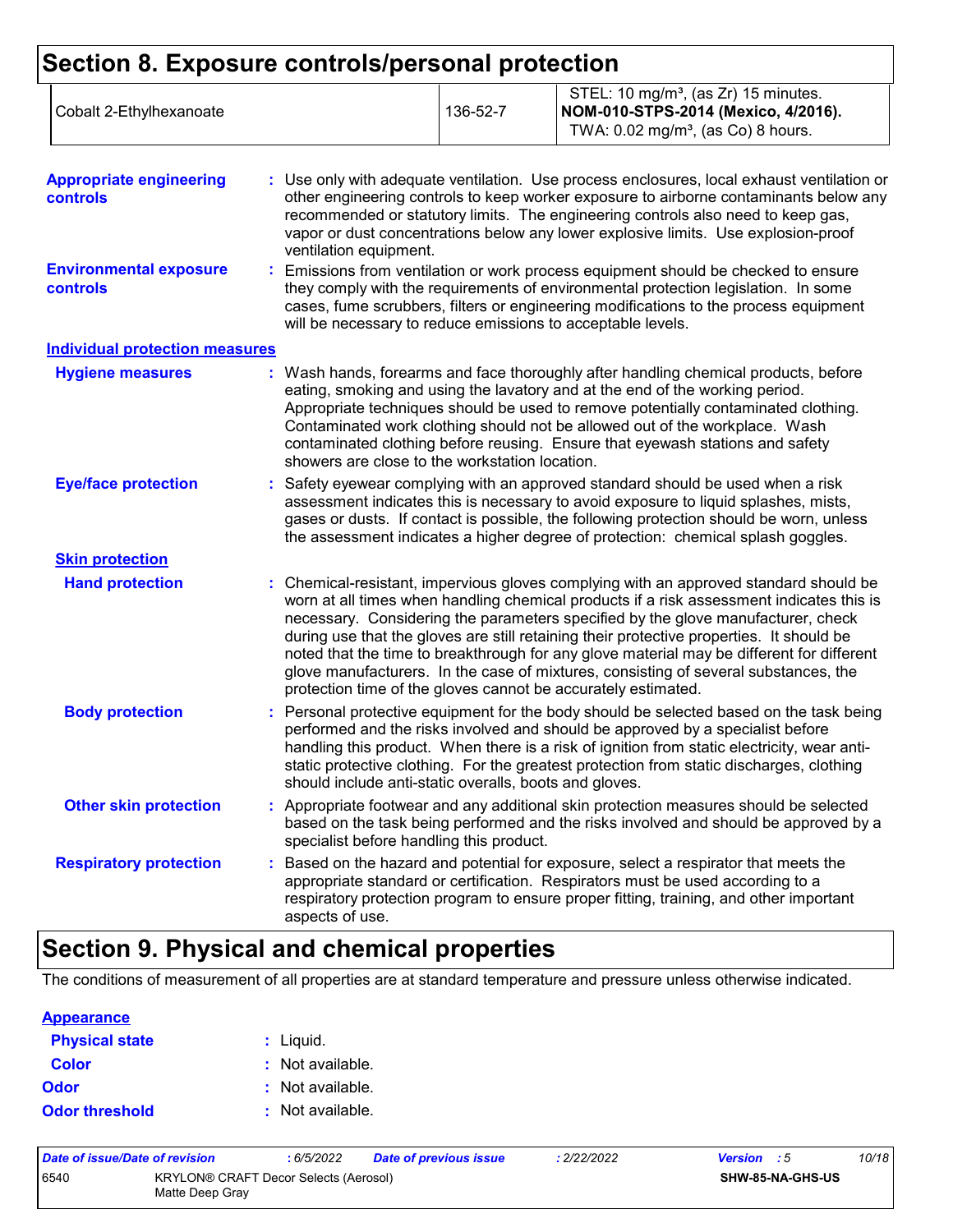# **Section 9. Physical and chemical properties**

| pH                                                                | : Not applicable.                                                |
|-------------------------------------------------------------------|------------------------------------------------------------------|
| <b>Melting point/freezing point</b>                               | : Not available.                                                 |
| <b>Boiling point, initial boiling</b><br>point, and boiling range | : Not available.                                                 |
| <b>Flash point</b>                                                | : Closed cup: -29°C (-20.2°F) [Pensky-Martens Closed Cup]        |
| <b>Evaporation rate</b>                                           | $: 5.6$ (butyl acetate = 1)                                      |
| <b>Flammability</b>                                               | : Not available.                                                 |
| Lower and upper explosion<br>limit/flammability limit             | : Lower: 1.26%<br>Upper: 15.8%                                   |
| <b>Vapor pressure</b>                                             | : $101.3$ kPa (760 mm Hg)                                        |
| <b>Relative vapor density</b>                                     | : $1.55$ [Air = 1]                                               |
| <b>Relative density</b>                                           | : 0.76                                                           |
| <b>Solubility</b>                                                 | : Not available.                                                 |
| <b>Partition coefficient: n-</b><br>octanol/water                 | : Not applicable.                                                |
| <b>Auto-ignition temperature</b>                                  | : Not available.                                                 |
| <b>Decomposition temperature</b>                                  | : Not available.                                                 |
| <b>Viscosity</b>                                                  | : Kinematic (40°C (104°F)): <20.5 mm <sup>2</sup> /s (<20.5 cSt) |
| <b>Molecular weight</b>                                           | Not applicable.                                                  |
| <b>Aerosol product</b>                                            |                                                                  |
| <b>Type of aerosol</b>                                            | : Spray                                                          |
| <b>Heat of combustion</b>                                         | : $27.265$ kJ/g                                                  |

# **Section 10. Stability and reactivity**

| <b>Reactivity</b>                            | : No specific test data related to reactivity available for this product or its ingredients.              |
|----------------------------------------------|-----------------------------------------------------------------------------------------------------------|
| <b>Chemical stability</b>                    | : The product is stable.                                                                                  |
| <b>Possibility of hazardous</b><br>reactions | : Under normal conditions of storage and use, hazardous reactions will not occur.                         |
| <b>Conditions to avoid</b>                   | : Avoid all possible sources of ignition (spark or flame).                                                |
| <b>Incompatible materials</b>                | : No specific data.                                                                                       |
| <b>Hazardous decomposition</b><br>products   | : Under normal conditions of storage and use, hazardous decomposition products should<br>not be produced. |

# **Section 11. Toxicological information**

**Information on toxicological effects**

**Acute toxicity**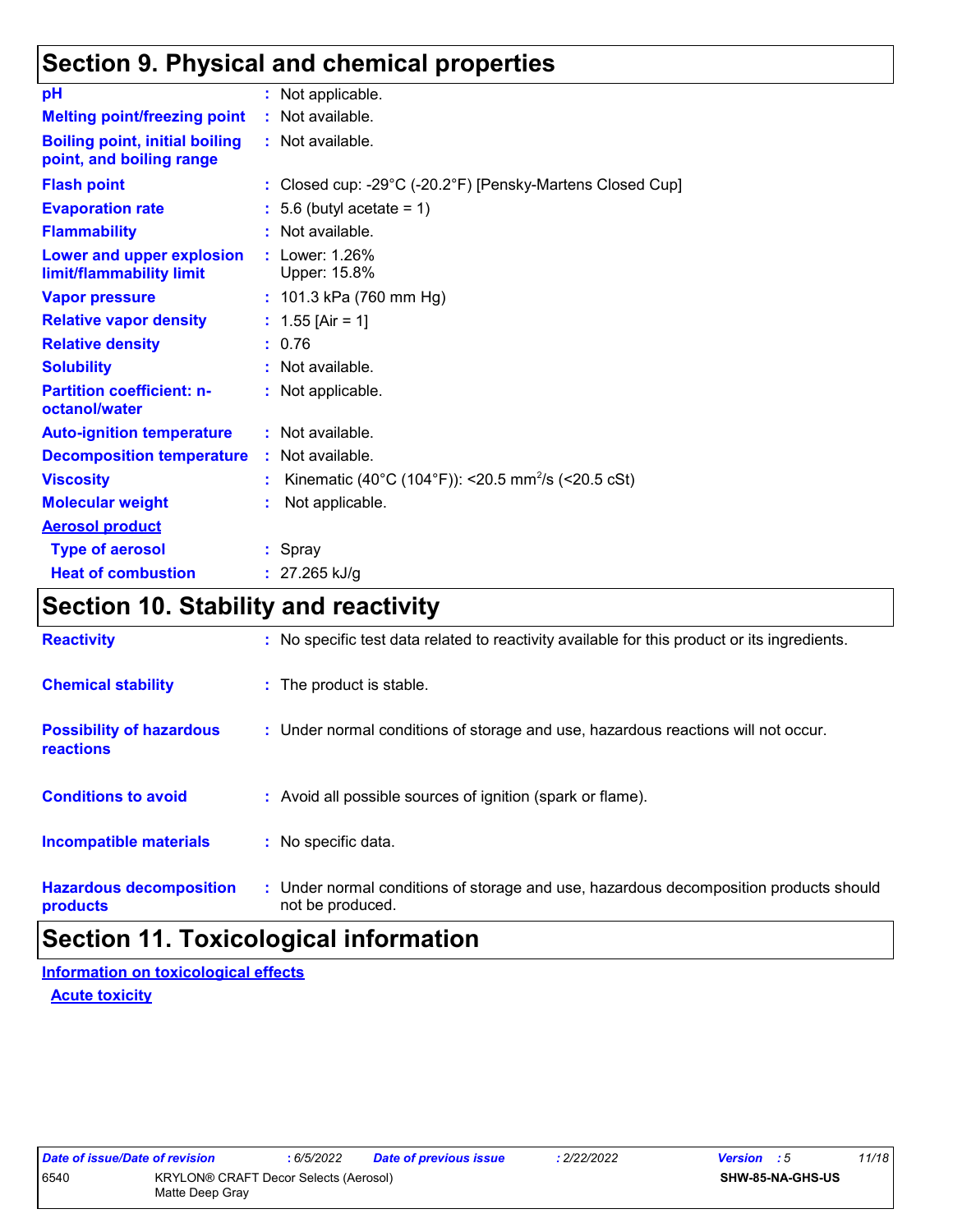# **Section 11. Toxicological information**

| <b>Product/ingredient name</b> | <b>Result</b>                | <b>Species</b> | <b>Dose</b>              | <b>Exposure</b> |
|--------------------------------|------------------------------|----------------|--------------------------|-----------------|
| Acetone                        | LD50 Oral                    | Rat            | 5800 mg/kg               |                 |
| Butane                         | <b>LC50 Inhalation Vapor</b> | Rat            | 658000 mg/m <sup>3</sup> | 4 hours         |
| n-Butyl Acetate                | LD50 Dermal                  | Rabbit         | >17600 mg/kg             |                 |
|                                | LD50 Oral                    | Rat            | 10768 mg/kg              |                 |
| 2-Propoxyethanol               | LD50 Oral                    | Rat            | 3089 mg/kg               |                 |
| Zirconium 2-Ethylhexanoate     | LD50 Dermal                  | Rabbit         | $>5$ g/kg                |                 |
|                                | LD50 Oral                    | Rat            | $>5$ g/kg                |                 |
| Light Aromatic Hydrocarbons    | LD50 Oral                    | Rat            | 8400 mg/kg               |                 |
| Cobalt 2-Ethylhexanoate        | LD50 Dermal                  | Rabbit         | $>5$ g/kg                |                 |
|                                | LD50 Oral                    | Rat            | $1.22$ g/kg              |                 |
| Methyl Ethyl Ketoxime          | LD50 Oral                    | Rat            | 930 mg/kg                |                 |
| Hydrotreated Heavy             | <b>LC50 Inhalation Vapor</b> | Rat            | 8500 mg/m <sup>3</sup>   | 4 hours         |
| Petroleum Naphtha              |                              |                |                          |                 |
|                                | LD50 Oral                    | Rat            | $>6$ g/kg                |                 |

### **Irritation/Corrosion**

| <b>Product/ingredient name</b> | <b>Result</b>            | <b>Species</b> | <b>Score</b> | <b>Exposure</b>    | <b>Observation</b> |
|--------------------------------|--------------------------|----------------|--------------|--------------------|--------------------|
| Acetone                        | Eyes - Mild irritant     | Human          |              | 186300 ppm         |                    |
|                                | Eyes - Mild irritant     | Rabbit         |              | $10$ uL            |                    |
|                                | Eyes - Moderate irritant | Rabbit         |              | 24 hours 20        | $\blacksquare$     |
|                                |                          |                |              | mg                 |                    |
|                                | Eyes - Severe irritant   | Rabbit         |              | $20 \,\mathrm{mg}$ |                    |
|                                | Skin - Mild irritant     | Rabbit         |              | 24 hours 500       |                    |
|                                |                          |                |              | mg                 |                    |
|                                | Skin - Mild irritant     | Rabbit         |              | 395 mg             |                    |
| n-Butyl Acetate                | Eyes - Moderate irritant | Rabbit         |              | $100$ mg           |                    |
|                                | Skin - Moderate irritant | Rabbit         |              | 24 hours 500       |                    |
|                                |                          |                |              | mg                 |                    |
| 2-Propoxyethanol               | Eyes - Severe irritant   | Rabbit         |              | 24 hours 750       |                    |
|                                |                          |                |              | ug                 |                    |
|                                | Eyes - Severe irritant   | Rabbit         |              | $100 \text{ mg}$   |                    |
|                                | Skin - Mild irritant     | Guinea pig     |              | 500 mg             |                    |
|                                | Skin - Mild irritant     | Rabbit         |              | 24 hours 500       |                    |
|                                |                          |                |              | mg                 |                    |
| <b>Titanium Dioxide</b>        | Skin - Mild irritant     | Human          |              | 72 hours 300       |                    |
|                                |                          |                |              | ug I               |                    |
| Light Aromatic Hydrocarbons    | Eyes - Mild irritant     | Rabbit         |              | 24 hours 100       |                    |
|                                |                          |                |              | uL                 |                    |
| Methyl Ethyl Ketoxime          | Eyes - Severe irritant   | Rabbit         |              | 100 uL             |                    |

### **Sensitization**

Not available.

### **Mutagenicity**

Not available.

### **Carcinogenicity**

Not available.

## **Classification**

| <b>Product/ingredient name</b>                                                  | <b>OSHA</b> | <b>IARC</b> | <b>NTP</b>                                       |  |
|---------------------------------------------------------------------------------|-------------|-------------|--------------------------------------------------|--|
| Titanium Dioxide<br>Amorphous Precipitated<br>Silica<br>Cobalt 2-Ethylhexanoate | -           | 2Β<br>2B    | Reasonably anticipated to be a human carcinogen. |  |

### **Reproductive toxicity**

| Date of issue/Date of revision |                                                          | : 6/5/2022 | <b>Date of previous issue</b> | : 2/22/2022             | <b>Version</b> : 5 | 12/18 |
|--------------------------------|----------------------------------------------------------|------------|-------------------------------|-------------------------|--------------------|-------|
| 6540                           | KRYLON® CRAFT Decor Selects (Aerosol)<br>Matte Deep Gray |            |                               | <b>SHW-85-NA-GHS-US</b> |                    |       |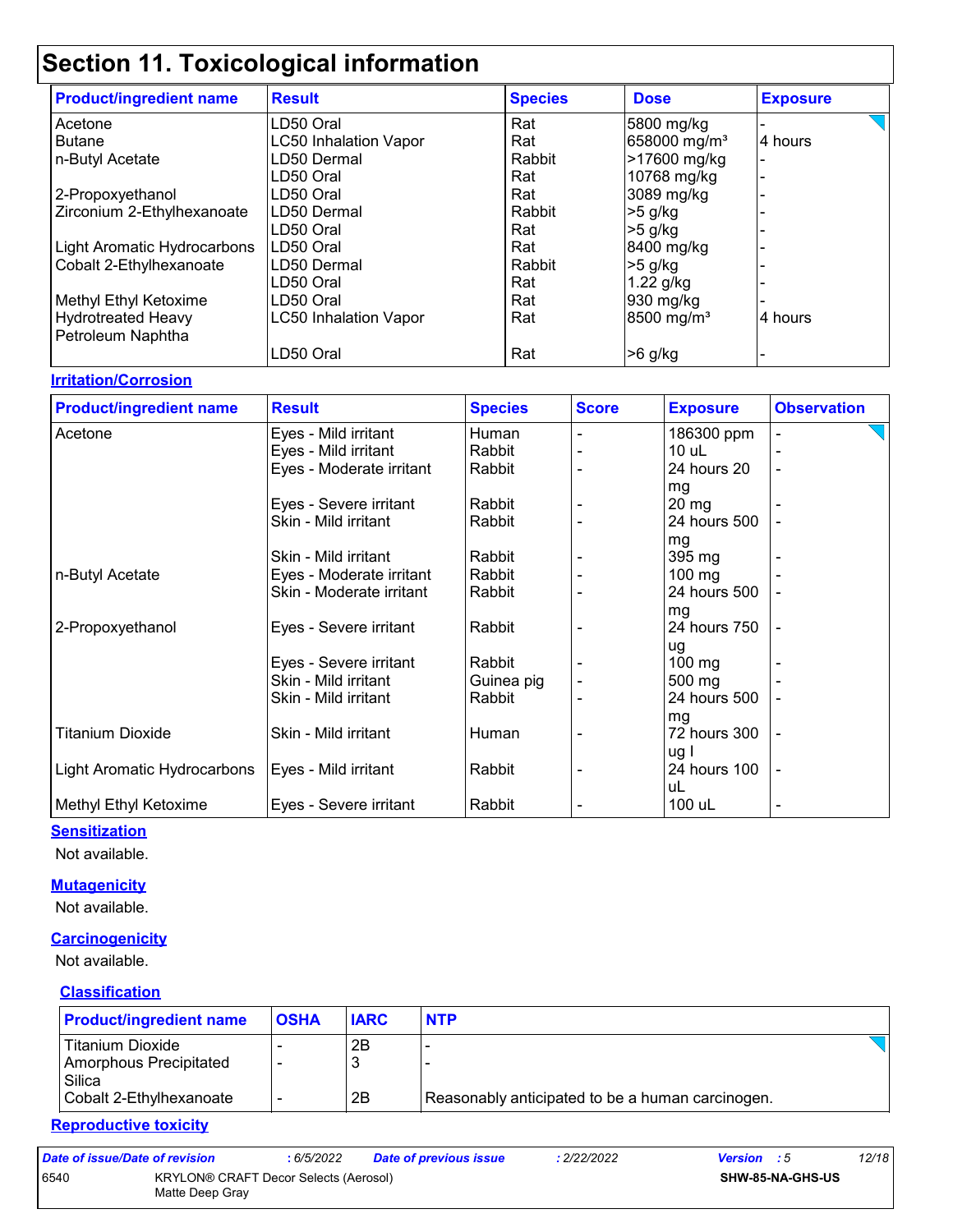# **Section 11. Toxicological information**

### Not available.

## **Teratogenicity**

Not available.

### **Specific target organ toxicity (single exposure)**

| <b>Name</b>                          | <b>Category</b> | <b>Route of</b><br>exposure | <b>Target organs</b>            |
|--------------------------------------|-----------------|-----------------------------|---------------------------------|
| Acetone                              | Category 3      |                             | Respiratory tract<br>irritation |
|                                      | Category 3      |                             | Narcotic effects                |
| Propane                              | Category 3      |                             | Respiratory tract<br>irritation |
|                                      | Category 3      |                             | Narcotic effects                |
| <b>Butane</b>                        | Category 3      |                             | Respiratory tract<br>irritation |
|                                      | Category 3      |                             | Narcotic effects                |
| n-Butyl Acetate                      | Category 3      |                             | Narcotic effects                |
| 2-Propoxyethanol                     | Category 3      |                             | Respiratory tract<br>irritation |
|                                      | Category 3      |                             | Narcotic effects                |
| Light Aromatic Hydrocarbons          | Category 3      |                             | Respiratory tract<br>irritation |
|                                      | Category 3      |                             | Narcotic effects                |
| Methyl Ethyl Ketoxime                | Category 1      |                             | upper respiratory<br>tract      |
|                                      | Category 3      |                             | Narcotic effects                |
| Hydrotreated Heavy Petroleum Naphtha | Category 3      |                             | Respiratory tract<br>irritation |
|                                      | Category 3      |                             | Narcotic effects                |

### **Specific target organ toxicity (repeated exposure)**

| <b>Name</b>                          | Category   | <b>Route of</b><br>exposure | <b>Target organs</b> |
|--------------------------------------|------------|-----------------------------|----------------------|
| Acetone                              | Category 2 |                             |                      |
| Propane                              | Category 2 |                             |                      |
| <b>Butane</b>                        | Category 2 |                             |                      |
| 2-Propoxyethanol                     | Category 2 |                             |                      |
| Light Aromatic Hydrocarbons          | Category 2 |                             |                      |
| Methyl Ethyl Ketoxime                | Category 2 |                             | blood system         |
| Hydrotreated Heavy Petroleum Naphtha | Category 2 |                             |                      |

### **Aspiration hazard**

| <b>Name</b>                          | <b>Result</b>                         |
|--------------------------------------|---------------------------------------|
| Propane                              | <b>ASPIRATION HAZARD - Category 1</b> |
| l Butane                             | <b>ASPIRATION HAZARD - Category 1</b> |
| Light Aromatic Hydrocarbons          | <b>ASPIRATION HAZARD - Category 1</b> |
| Hydrotreated Heavy Petroleum Naphtha | <b>ASPIRATION HAZARD - Category 1</b> |

#### **Information on the likely :** Not available.

**routes of exposure**

## **Potential acute health effects**

**Eye contact :** Causes serious eye irritation.

- 
- **Inhalation :** Can cause central nervous system (CNS) depression. May cause drowsiness or dizziness. May cause respiratory irritation.

| Date of issue/Date of revision |                                                          | : 6/5/2022 | Date of previous issue | : 2/22/2022 | <b>Version</b> : 5 |                         | 13/18 |
|--------------------------------|----------------------------------------------------------|------------|------------------------|-------------|--------------------|-------------------------|-------|
| 6540                           | KRYLON® CRAFT Decor Selects (Aerosol)<br>Matte Deep Gray |            |                        |             |                    | <b>SHW-85-NA-GHS-US</b> |       |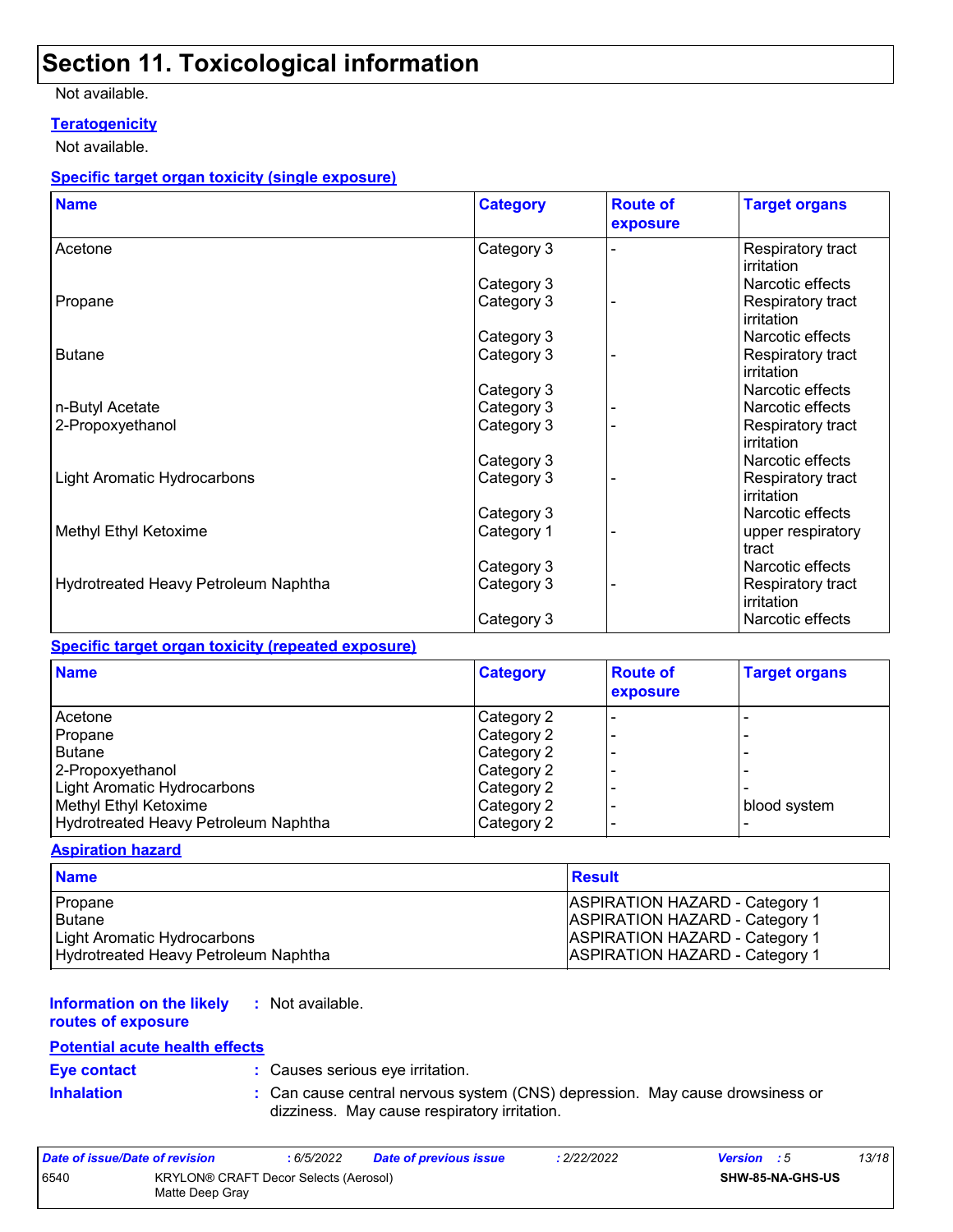### **Section 11. Toxicological information** Can cause central nervous system (CNS) depression. May be fatal if swallowed and enters airways. **Ingestion : Skin contact :** May cause an allergic skin reaction.

## **Symptoms related to the physical, chemical and toxicological characteristics**

| <b>Eye contact</b>                      | : Adverse symptoms may include the following:<br>pain or irritation<br>watering<br>redness                                                                                                                                                                              |
|-----------------------------------------|-------------------------------------------------------------------------------------------------------------------------------------------------------------------------------------------------------------------------------------------------------------------------|
| <b>Inhalation</b>                       | : Adverse symptoms may include the following:<br>respiratory tract irritation<br>coughing<br>nausea or vomiting<br>headache<br>drowsiness/fatigue<br>dizziness/vertigo<br>unconsciousness<br>reduced fetal weight<br>increase in fetal deaths<br>skeletal malformations |
| <b>Skin contact</b>                     | : Adverse symptoms may include the following:<br>irritation<br>redness<br>reduced fetal weight<br>increase in fetal deaths<br>skeletal malformations                                                                                                                    |
| <b>Ingestion</b>                        | : Adverse symptoms may include the following:<br>nausea or vomiting<br>reduced fetal weight<br>increase in fetal deaths<br>skeletal malformations                                                                                                                       |
|                                         | Delayed and immediate effects and also chronic effects from short and long term exposure                                                                                                                                                                                |
| <b>Short term exposure</b>              |                                                                                                                                                                                                                                                                         |
| <b>Potential immediate</b><br>effects   | : Not available.                                                                                                                                                                                                                                                        |
| <b>Potential delayed effects</b>        | : Not available.                                                                                                                                                                                                                                                        |
| Long term exposure                      |                                                                                                                                                                                                                                                                         |
| <b>Potential immediate</b><br>effects   | : Not available.                                                                                                                                                                                                                                                        |
| <b>Potential delayed effects</b>        | : Not available.                                                                                                                                                                                                                                                        |
| <b>Potential chronic health effects</b> |                                                                                                                                                                                                                                                                         |
| Not available.                          |                                                                                                                                                                                                                                                                         |
| <b>General</b>                          | May cause damage to organs through prolonged or repeated exposure. Once<br>sensitized, a severe allergic reaction may occur when subsequently exposed to very low<br>levels.                                                                                            |
| <b>Carcinogenicity</b>                  | : Suspected of causing cancer. Risk of cancer depends on duration and level of<br>exposure.                                                                                                                                                                             |
| <b>Mutagenicity</b>                     | No known significant effects or critical hazards.                                                                                                                                                                                                                       |
| <b>Teratogenicity</b>                   | Suspected of damaging the unborn child.                                                                                                                                                                                                                                 |
| <b>Developmental effects</b>            | : No known significant effects or critical hazards.                                                                                                                                                                                                                     |
| <b>Fertility effects</b>                | : May damage fertility.                                                                                                                                                                                                                                                 |
|                                         |                                                                                                                                                                                                                                                                         |

| Date of issue/Date of revision |                                                          | : 6/5/2022 | <b>Date of previous issue</b> | : 2/22/2022 | <b>Version</b> : 5      | 14/18 |
|--------------------------------|----------------------------------------------------------|------------|-------------------------------|-------------|-------------------------|-------|
| 6540                           | KRYLON® CRAFT Decor Selects (Aerosol)<br>Matte Deep Gray |            |                               |             | <b>SHW-85-NA-GHS-US</b> |       |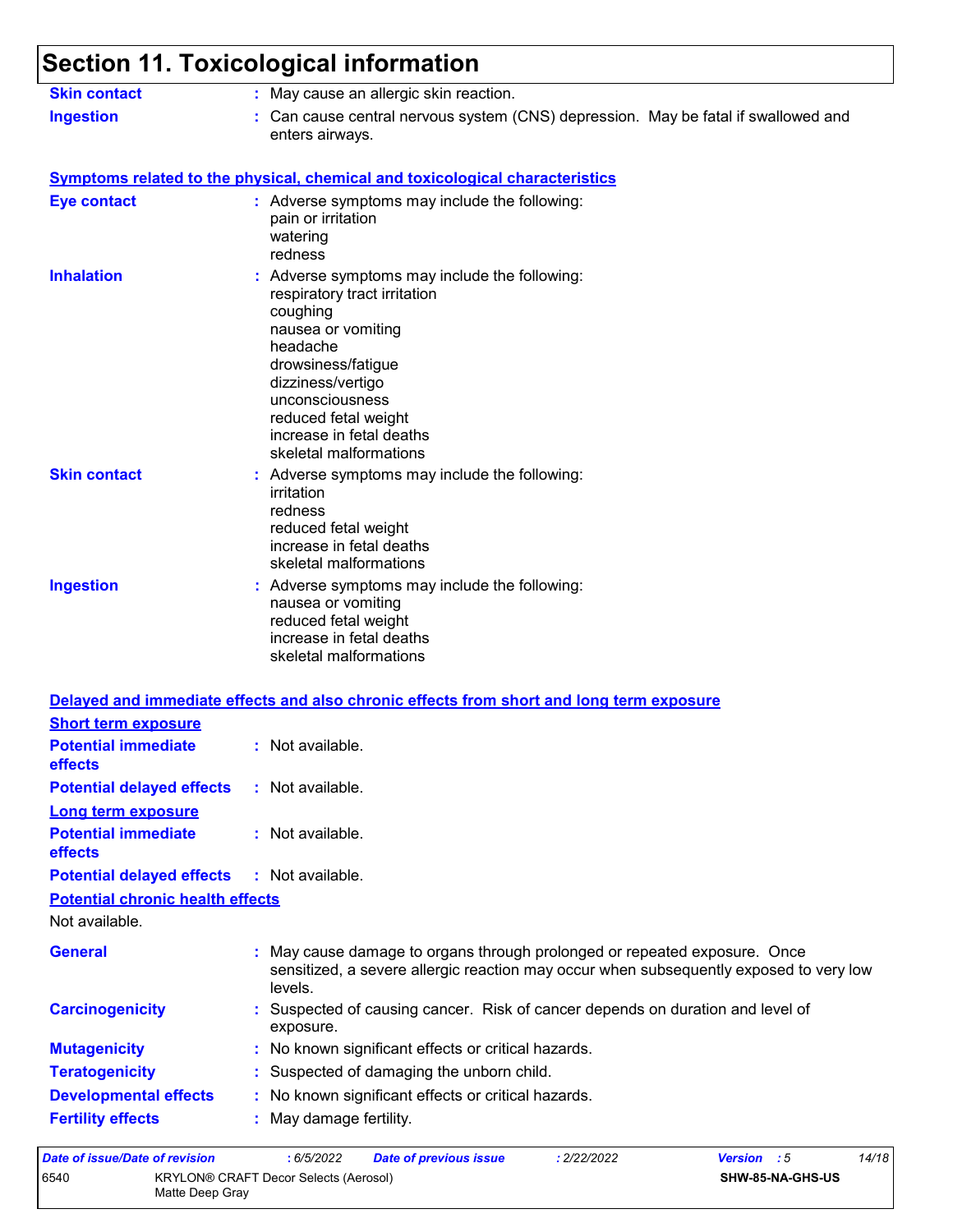# **Section 11. Toxicological information**

## **Numerical measures of toxicity**

| <b>Acute toxicity estimates</b> |
|---------------------------------|
|---------------------------------|

| <b>Route</b> | <b>ATE value</b> |
|--------------|------------------|
| Oral         | 66852.6 mg/kg    |
| Dermal       | 23806.37 mg/kg   |

# **Section 12. Ecological information**

### **Toxicity**

| <b>Product/ingredient name</b> | <b>Result</b>                         | <b>Species</b>                             | <b>Exposure</b> |
|--------------------------------|---------------------------------------|--------------------------------------------|-----------------|
| Acetone                        | Acute EC50 7200000 µg/l Fresh water   | Algae - Selenastrum sp.                    | 96 hours        |
|                                | Acute LC50 4.42589 ml/L Marine water  | Crustaceans - Acartia tonsa -<br>Copepodid | 48 hours        |
|                                | Acute LC50 7460000 µg/l Fresh water   | Daphnia - Daphnia cucullata                | 48 hours        |
|                                | Acute LC50 5600 ppm Fresh water       | Fish - Poecilia reticulata                 | 96 hours        |
|                                | Chronic NOEC 4.95 mg/l Marine water   | Algae - Ulva pertusa                       | 96 hours        |
|                                | Chronic NOEC 0.016 ml/L Fresh water   | Crustaceans - Daphniidae                   | 21 days         |
|                                | Chronic NOEC 0.1 ml/L Fresh water     | Daphnia - Daphnia magna -<br>Neonate       | 21 days         |
|                                | Chronic NOEC 5 µg/l Marine water      | Fish - Gasterosteus aculeatus -<br>Larvae  | 42 days         |
| n-Butyl Acetate                | Acute LC50 32 mg/l Marine water       | Crustaceans - Artemia salina               | 48 hours        |
|                                | Acute LC50 18000 µg/l Fresh water     | Fish - Pimephales promelas                 | 96 hours        |
| <b>Titanium Dioxide</b>        | Acute LC50 >1000000 µg/l Marine water | Fish - Fundulus heteroclitus               | 96 hours        |
| Methyl Ethyl Ketoxime          | Acute LC50 843000 µg/l Fresh water    | Fish - Pimephales promelas                 | 96 hours        |

### **Persistence and degradability**

| <b>Product/ingredient name</b> | <b>Aquatic half-life</b> | <b>Photolysis</b> | Biodegradability |
|--------------------------------|--------------------------|-------------------|------------------|
| <b>Acetone</b>                 |                          |                   | Readily          |
| In-Butvl Acetate               |                          |                   | Readily          |
| Light Aromatic Hydrocarbons    |                          |                   | Readily          |

### **Bioaccumulative potential**

| <b>Product/ingredient name</b> | $LogP_{ow}$ | <b>BCF</b> | <b>Potential</b> |
|--------------------------------|-------------|------------|------------------|
| Zirconium 2-Ethylhexanoate     |             | 2.96       | low              |
| Light Aromatic Hydrocarbons    |             | 10 to 2500 | high             |
| Cobalt 2-Ethylhexanoate        |             | 15600      | high             |
| Methyl Ethyl Ketoxime          |             | 2.5 to 5.8 | low              |
| <b>Hydrotreated Heavy</b>      |             | 10 to 2500 | high             |
| Petroleum Naphtha              |             |            |                  |

### **Mobility in soil**

**Soil/water partition coefficient (KOC)**

**:** Not available.

**Other adverse effects** : No known significant effects or critical hazards.

| Date of issue/Date of revision |                                                          | : 6/5/2022 | <b>Date of previous issue</b> | : 2/22/2022 | <b>Version</b> : 5 |                         | 15/18 |
|--------------------------------|----------------------------------------------------------|------------|-------------------------------|-------------|--------------------|-------------------------|-------|
| 6540                           | KRYLON® CRAFT Decor Selects (Aerosol)<br>Matte Deep Gray |            |                               |             |                    | <b>SHW-85-NA-GHS-US</b> |       |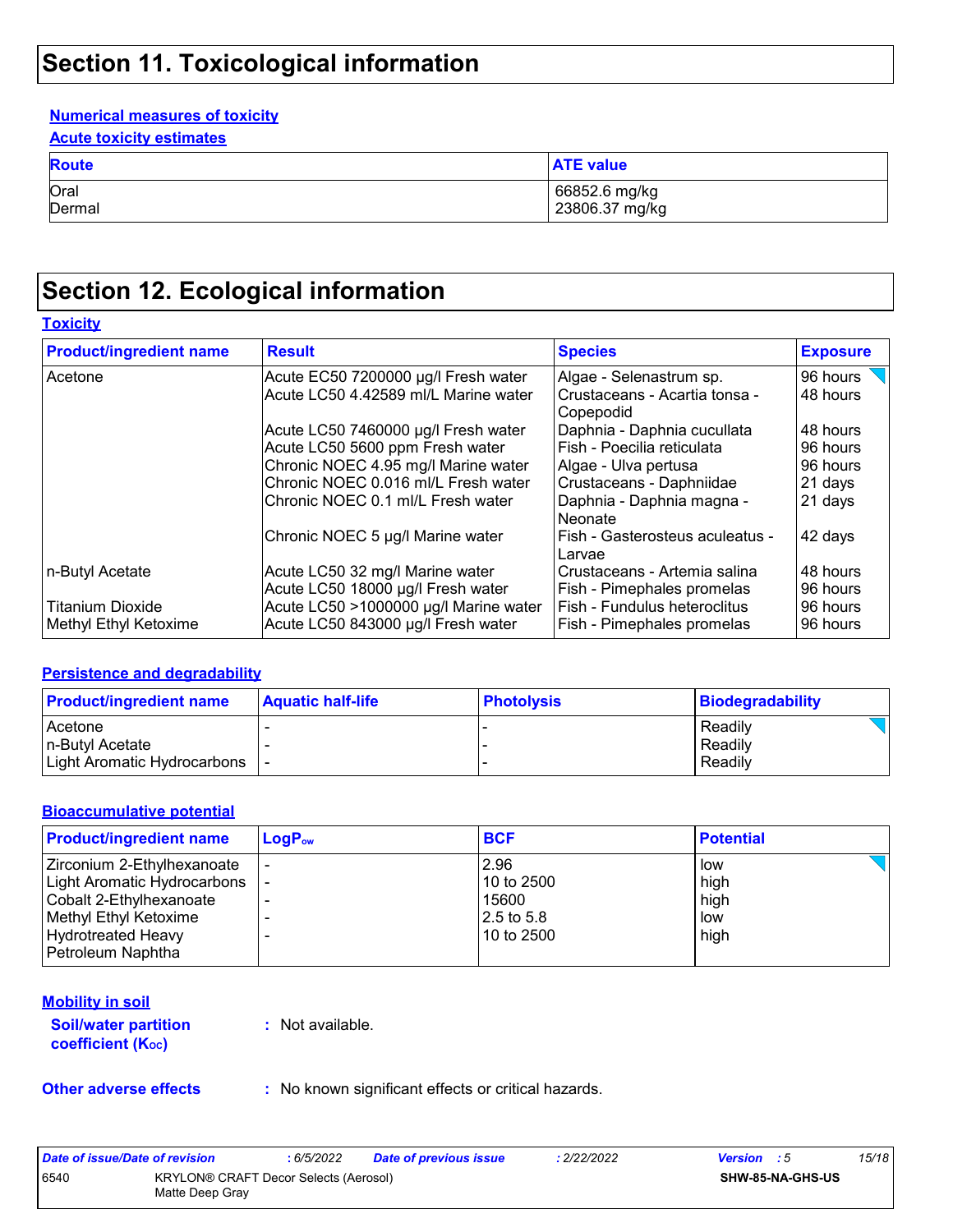# **Section 13. Disposal considerations**

### **Disposal methods :**

The generation of waste should be avoided or minimized wherever possible. Disposal of this product, solutions and any by-products should at all times comply with the requirements of environmental protection and waste disposal legislation and any regional local authority requirements. Dispose of surplus and non-recyclable products via a licensed waste disposal contractor. Waste should not be disposed of untreated to the sewer unless fully compliant with the requirements of all authorities with jurisdiction. Waste packaging should be recycled. Incineration or landfill should only be considered when recycling is not feasible. This material and its container must be disposed of in a safe way. Empty containers or liners may retain some product residues. Do not puncture or incinerate container.

# **Section 14. Transport information**

6540 KRYLON® CRAFT Decor Selects (Aerosol) Matte Deep Gray

|                                                                             | <b>DOT</b><br><b>Classification</b>                                                                             | <b>TDG</b><br><b>Classification</b>                                                                                                                                                                                                                                                                                                                                                                                                                                                                                                                                                                                                                                                 | <b>Mexico</b><br><b>Classification</b>                                                                          | <b>IATA</b>                                                                                                     | <b>IMDG</b>                                                                                                     |
|-----------------------------------------------------------------------------|-----------------------------------------------------------------------------------------------------------------|-------------------------------------------------------------------------------------------------------------------------------------------------------------------------------------------------------------------------------------------------------------------------------------------------------------------------------------------------------------------------------------------------------------------------------------------------------------------------------------------------------------------------------------------------------------------------------------------------------------------------------------------------------------------------------------|-----------------------------------------------------------------------------------------------------------------|-----------------------------------------------------------------------------------------------------------------|-----------------------------------------------------------------------------------------------------------------|
| <b>UN number</b>                                                            | <b>UN1950</b>                                                                                                   | <b>UN1950</b>                                                                                                                                                                                                                                                                                                                                                                                                                                                                                                                                                                                                                                                                       | <b>UN1950</b>                                                                                                   | <b>UN1950</b>                                                                                                   | <b>UN1950</b>                                                                                                   |
| <b>UN proper</b><br>shipping name                                           | <b>AEROSOLS</b>                                                                                                 | <b>AEROSOLS</b>                                                                                                                                                                                                                                                                                                                                                                                                                                                                                                                                                                                                                                                                     | <b>AEROSOLS</b>                                                                                                 | AEROSOLS,<br>flammable                                                                                          | <b>AEROSOLS</b>                                                                                                 |
| <b>Transport</b><br>hazard class(es)                                        | 2.1                                                                                                             | 2.1                                                                                                                                                                                                                                                                                                                                                                                                                                                                                                                                                                                                                                                                                 | 2.1                                                                                                             | 2.1                                                                                                             | 2.1                                                                                                             |
| <b>Packing group</b>                                                        |                                                                                                                 |                                                                                                                                                                                                                                                                                                                                                                                                                                                                                                                                                                                                                                                                                     |                                                                                                                 |                                                                                                                 |                                                                                                                 |
| <b>Environmental</b><br>hazards                                             | No.                                                                                                             | No.                                                                                                                                                                                                                                                                                                                                                                                                                                                                                                                                                                                                                                                                                 | No.                                                                                                             | No.                                                                                                             | No.                                                                                                             |
| <b>Additional</b><br>information                                            | Dependent upon<br>container size, this<br>product may ship under<br>the Limited Quantity<br>shipping exception. | Product classified<br>as per the<br>following sections<br>of the<br>Transportation of<br>Dangerous Goods<br>Regulations:<br>2.13-2.17 (Class<br>2).<br>Dependent upon<br>container size, this<br>product may ship under<br>the Limited Quantity<br>shipping exception.                                                                                                                                                                                                                                                                                                                                                                                                              | Dependent upon<br>container size, this<br>product may ship under<br>the Limited Quantity<br>shipping exception. | Dependent upon<br>container size, this<br>product may ship under<br>the Limited Quantity<br>shipping exception. | Dependent upon<br>container size, this<br>product may ship under<br>the Limited Quantity<br>shipping exception. |
| <b>Special precautions for user :</b><br><b>Transport in bulk according</b> | : Not available.                                                                                                | Multi-modal shipping descriptions are provided for informational purposes and do not<br>consider container sizes. The presence of a shipping description for a particular<br>mode of transport (sea, air, etc.), does not indicate that the product is packaged<br>suitably for that mode of transport. All packaging must be reviewed for suitability<br>prior to shipment, and compliance with the applicable regulations is the sole<br>responsibility of the person offering the product for transport. People loading and<br>unloading dangerous goods must be trained on all of the risks deriving from the<br>substances and on all actions in case of emergency situations. |                                                                                                                 |                                                                                                                 |                                                                                                                 |
| to IMO instruments                                                          |                                                                                                                 |                                                                                                                                                                                                                                                                                                                                                                                                                                                                                                                                                                                                                                                                                     |                                                                                                                 |                                                                                                                 |                                                                                                                 |
|                                                                             |                                                                                                                 | <b>Proper shipping name</b>                                                                                                                                                                                                                                                                                                                                                                                                                                                                                                                                                                                                                                                         | : Not available.                                                                                                |                                                                                                                 |                                                                                                                 |

**SHW-85-NA-GHS-US**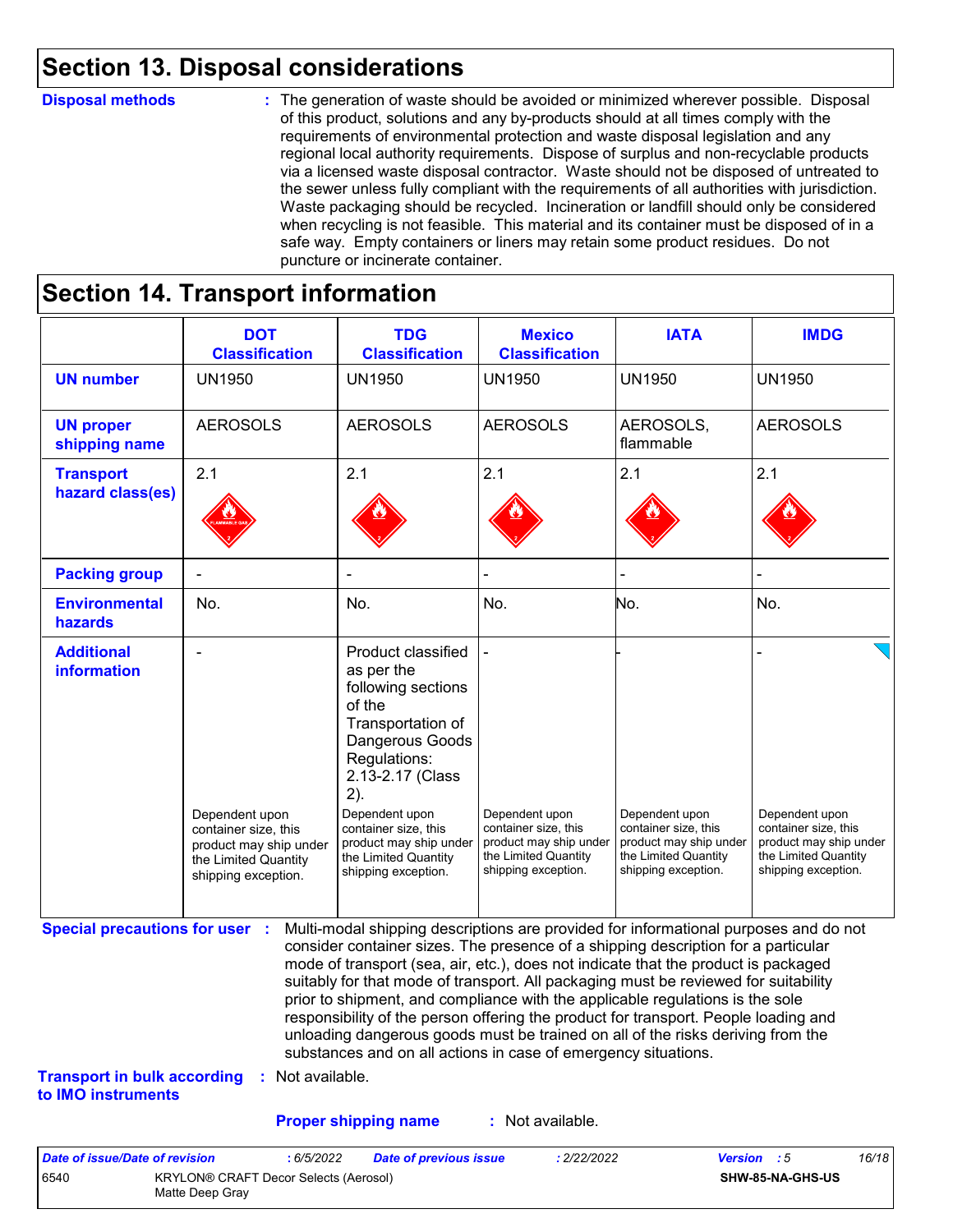# **Section 15. Regulatory information**

## **SARA 313**

SARA 313 (40 CFR 372.45) supplier notification can be found on the Environmental Data Sheet.

### **California Prop. 65**

WARNING: This product contains chemicals known to the State of California to cause cancer and birth defects or other reproductive harm.

### **International regulations**

| <b>International lists</b> | Australia inventory (AllC): Not determined.                  |
|----------------------------|--------------------------------------------------------------|
|                            | China inventory (IECSC): Not determined.                     |
|                            | Japan inventory (CSCL): Not determined.                      |
|                            | Japan inventory (ISHL): Not determined.                      |
|                            | Korea inventory (KECI): Not determined.                      |
|                            | New Zealand Inventory of Chemicals (NZIoC): Not determined.  |
|                            | Philippines inventory (PICCS): Not determined.               |
|                            | Taiwan Chemical Substances Inventory (TCSI): Not determined. |
|                            | Thailand inventory: Not determined.                          |
|                            | Turkey inventory: Not determined.                            |
|                            | Vietnam inventory: Not determined.                           |
|                            |                                                              |

# **Section 16. Other information**

**Hazardous Material Information System (U.S.A.)**



**The customer is responsible for determining the PPE code for this material. For more information on HMIS® Personal Protective Equipment (PPE) codes, consult the HMIS® Implementation Manual.**

**Caution: HMIS® ratings are based on a 0-4 rating scale, with 0 representing minimal hazards or risks, and 4 representing significant hazards or risks. Although HMIS® ratings and the associated label are not required on SDSs or products leaving a facility under 29 CFR 1910.1200, the preparer may choose to provide them. HMIS® ratings are to be used with a fully implemented HMIS® program. HMIS® is a registered trademark and service mark of the American Coatings Association, Inc.**

**Procedure used to derive the classification**

|                                                                                     | <b>Classification</b>                                                                                      |                               |             |                       |       |  |
|-------------------------------------------------------------------------------------|------------------------------------------------------------------------------------------------------------|-------------------------------|-------------|-----------------------|-------|--|
| FLAMMABLE AEROSOLS - Category 1                                                     |                                                                                                            |                               |             | On basis of test data |       |  |
| GASES UNDER PRESSURE - Compressed gas                                               |                                                                                                            | Calculation method            |             |                       |       |  |
| SERIOUS EYE DAMAGE/ EYE IRRITATION - Category 2A                                    | Calculation method                                                                                         |                               |             |                       |       |  |
| SKIN SENSITIZATION - Category 1                                                     | Calculation method                                                                                         |                               |             |                       |       |  |
| CARCINOGENICITY - Category 2                                                        |                                                                                                            |                               |             | Calculation method    |       |  |
|                                                                                     | TOXIC TO REPRODUCTION - Category 1B<br>SPECIFIC TARGET ORGAN TOXICITY (SINGLE EXPOSURE) (Respiratory tract |                               |             |                       |       |  |
| irritation) - Category 3                                                            |                                                                                                            |                               |             |                       |       |  |
| SPECIFIC TARGET ORGAN TOXICITY (SINGLE EXPOSURE) (Narcotic effects) -<br>Category 3 |                                                                                                            |                               |             | Calculation method    |       |  |
|                                                                                     | SPECIFIC TARGET ORGAN TOXICITY (REPEATED EXPOSURE) - Category 2                                            |                               |             | Calculation method    |       |  |
| <b>ASPIRATION HAZARD - Category 1</b>                                               |                                                                                                            |                               |             | Calculation method    |       |  |
| <b>History</b>                                                                      |                                                                                                            |                               |             |                       |       |  |
| Date of printing                                                                    | : 6/5/2022                                                                                                 |                               |             |                       |       |  |
| Date of issue/Date of<br>revision                                                   | : 6/5/2022                                                                                                 |                               |             |                       |       |  |
| Date of previous issue                                                              | : 2/22/2022                                                                                                |                               |             |                       |       |  |
| Date of issue/Date of revision                                                      | : 6/5/2022                                                                                                 | <b>Date of previous issue</b> | : 2/22/2022 | <b>Version</b> : 5    | 17/18 |  |